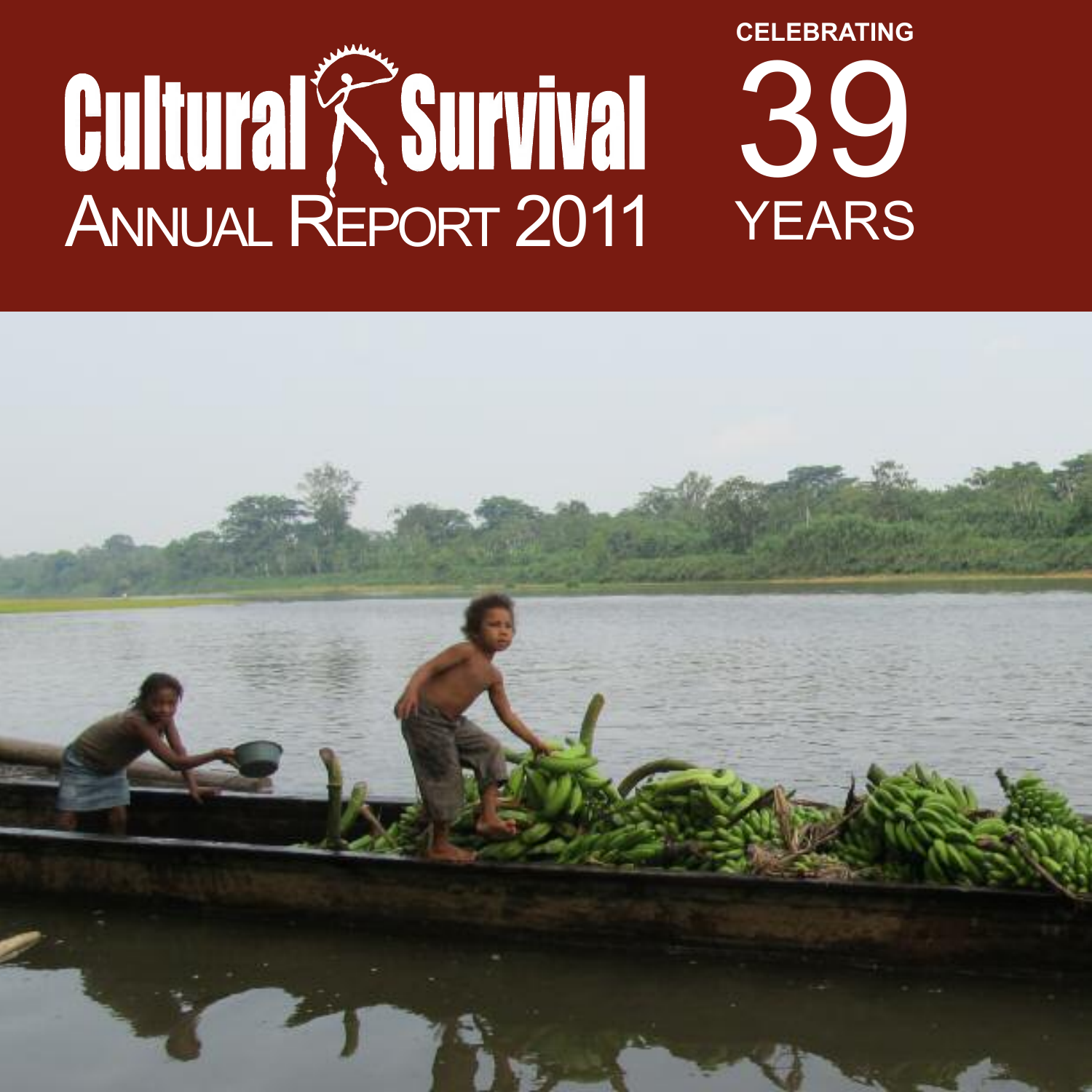#### **ANNUAL RE PORT 2 0 11**

#### **TABL E OF CONT E NTS**

| $2 - 3$  | <b>MESSAGE FROM THE</b>          |
|----------|----------------------------------|
|          | <b>EXECUTIVE DIRECTOR</b>        |
| $4-5$    | <b>OUR MISSION</b>               |
| $6 - 15$ | <b>PROGRAMS &amp; ACTIVITIES</b> |
|          | 16-18 BOARD OF DIRECTORS & STAFF |
| 19       | <b>INTERN PROGRAM</b>            |
|          | 20-24 SUPPORTERS                 |
| 25       | <b>FINANCIAL REPORT</b>          |
|          | 26-27 GETTING OUR MESSAGE OUT    |

#### **COvER PhOTO:**

**Miskitu youth help their father (who is off camera to the right) deliver bananas and plantains from their farm to their village along the Patuca River, honduras. A proposed dam upriver threatens their way of life. Photo by Sara Santiago.**

**This report covers the period from January 1 , 2 0 1 1 to december 3 1 , 2 0 1 1 and financial information for September 1 , 2 0 1 0 to August 3 1 , 2 0 1 1 .**

**Copyright © 2 0 1 1 Cultural Survival**

**Cultural Survival Main Office: 215 Prospect Street Cambridge, MA 02139 USA t: 617.441.5400 f: 617.441.5417**

**culturalsurvival@cs.org www.cs.org**

## **A MESSAgE FROM ThE ExECUTivE diRECTOR**

My first year as executive director of Cultural Survival has been both challenging and rewarding. In 2011, Cultural Survival continued to provide advocacy and support to Indigenous communities throughout the world, using the UN Declaration on the Rights of Indigenous Peoples as our guide. As we honed and focused our organizational capacity, we never lost sight of our mission to partner with Indigenous people to defend their rights and protect their lands, languages, and cultures. The issues often seem insurmountable when we learn that countries such as Kenya, Cambodia, and Ethiopia continue to grant land concessions on Indigenous people's lands without their consultation, or countries, like Guatemala, continue to draft legislation that impacts Indigenous Peoples without including them in the decision-making process. Yet, we also celebrate victories such as the 2011 Ecuadorian court ruling that found the US company Chevron guilty of the environmental and social destruction of the Ecuadorian Amazon following its 26 years of operations in the region.

In 2011, our Global Response Program launched four major advocacy campaigns in Bangladesh, Honduras, China/Russia, and Cambodia to support Indigenous people in their fight to protect natural resources and land, and assert their rights of free, prior and informed consent. Indigeous communities finds themselves in similar situations all over the globe. The China/Russia campaign with the Telengit people to stop construction of a natural gas pipeline that would cross the border between China and Russia harkens back to the Keystone XL pipeline construction in the US and Canada. We joined with the Indigenous Environmental Network and the Lubicon Lake Nation to stop the Keystone XL effort.

Our work to promote Indigenous voices through radio in Guatemala is helping to build a local network of community radio stations to implement "the right of Indigenous Peoples to maintain their own forms of communication, freedom of expressions, access to technology, and to establish mechanisms to defend against criminalization of community radio stations" (UN Declaration on the Rights of Indigenous Peoples). Our Community Radio Program in Guatemala includes over 80 community-owned, volunteer-run radio stations that broadcast to over 1.5 million listeners. During the past year, our staffs in the US and Guatemala worked hard to develop, grow, and sustain radio programming that's vital to the communities we serve. At the same time, we have partnered with organizations to advocate for legislation in Guatemala that would legalize community radio. This strategy of working directly with Indigenous communities and advocating for Indigenous rights through policy and legal channels characterizes our work both nationally and internationally.

Over the past year, I travelled across the country visiting Native language programs and was reminded of their funding needs. I was humbled by the dedication and effort in these communi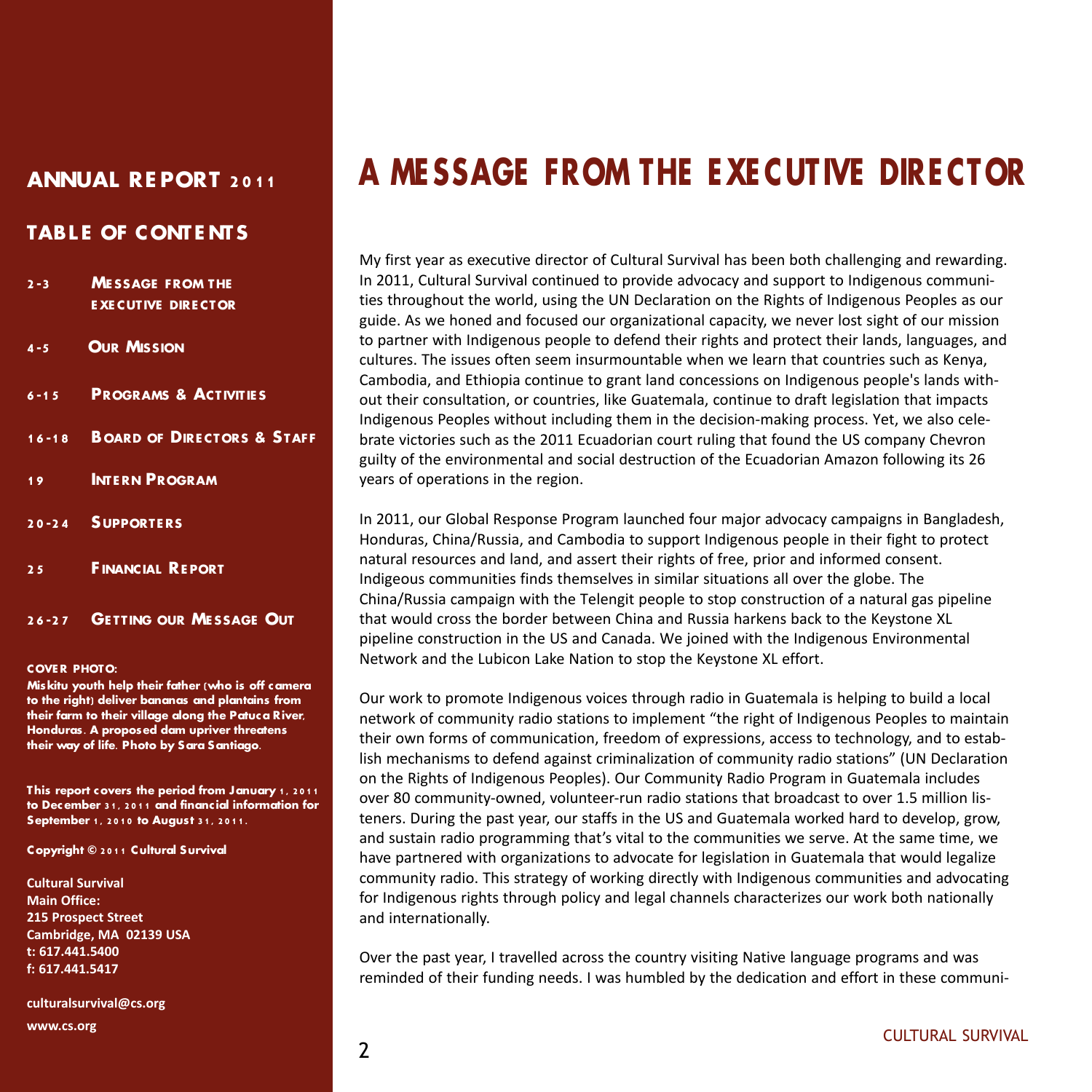ties, where in some cases only a few elderly speakers remained. Our Endangered Languages Program continues to support five Native American language partners—the Wampanoag, the Euchee, Northern Arapaho, Sac and Fox, and Alutiiq—in their community-based language revitalization efforts. We successfully raised funds for summer camp language immersion programs, after-school programs, curriculum development, and other needed materials. We recognize that language revitalization is multigenerational, so we seek to support a variety of educational settings in these communities. At the national level, we worked with other organizations to raise awareness and educate policymakers about language revitalization. This advocacy work helps strengthen federal and philanthropic funding for language work.

Our bazaars continue to successfully support artists and cooperatives from around the world in selling traditional and contemporary crafts, which in turn generates income for Indigenous communities. Eight bazaars were held in New England and featured Indigenous artists as part of an educational campaign to promote an understanding of the relationships between art, land, and culture. While we provide an opportunity for artists to sell their goods and build sustainable livelihoods, the proceeds also financially support Indigenous communities in their struggles to defend their lands and rights. This rich exchange through artisans and cultural art is a cornerstone of our public education.

You may have noticed some of the recent changes we have made in the Cultural Survival Quarterly and on our website (www.cs.org). We have begun to share more stories from the field about the people we work with and those impacted by our programs. We want to introduce you to the extraordinary people who risk their lives every day to make a difference in the world by fighting for the rights of Indigenous Peoples. We have also been using social media to get our message out and stay connected to supporters.

Funding our programs and organization in 2011 was challenging in the aftermath of an economic downturn. Like many small nonprofits, we are strategically figuring out how to achieve our mission and carry on the work that is critically important to the Indigenous communities we support and partner with. Advancing our agenda while preserving our financial viability will require new models and methods even as the issues that define Indigenous Peoples' struggles remain the same, if not increase. For this reason, I am deeply committed to Cultural Survival's mission and goals, and to the Indigenous people we serve. Cultural Survival remains an internationally recognized organization that is dedicated to human rights.

I want to extend deep appreciation to all of you who contribute your voices, your passion, and your financial support to make Cultural Survival's work possible.

In spirit we work together for the benefit of the people and Mother Earth,



Suzanne Benally *(Navajo and Santa Clara Tewa)*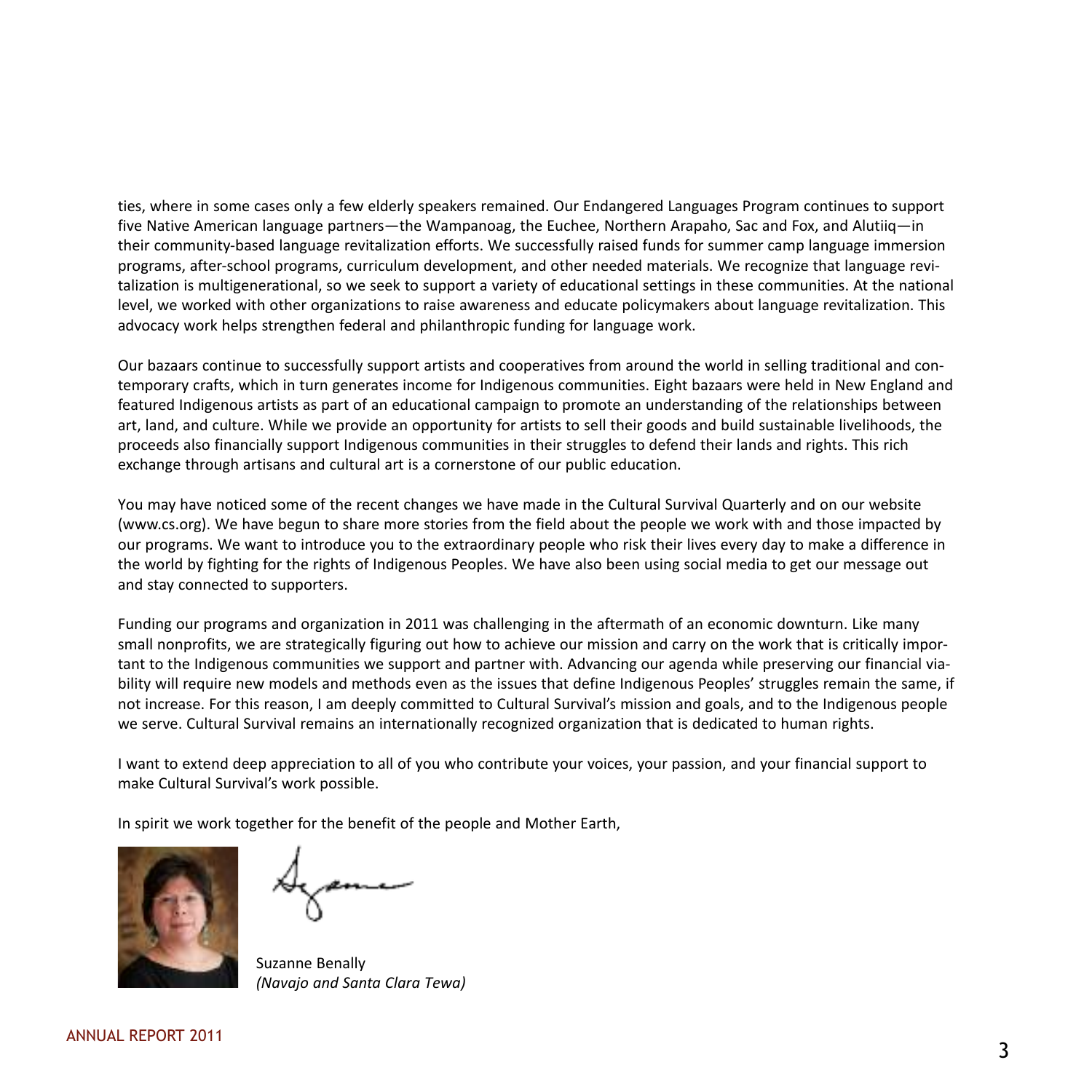

**UNITED NATIONS DECLARATION ON THE RIGHTS OF INDIGENOUS PEOPLES** 



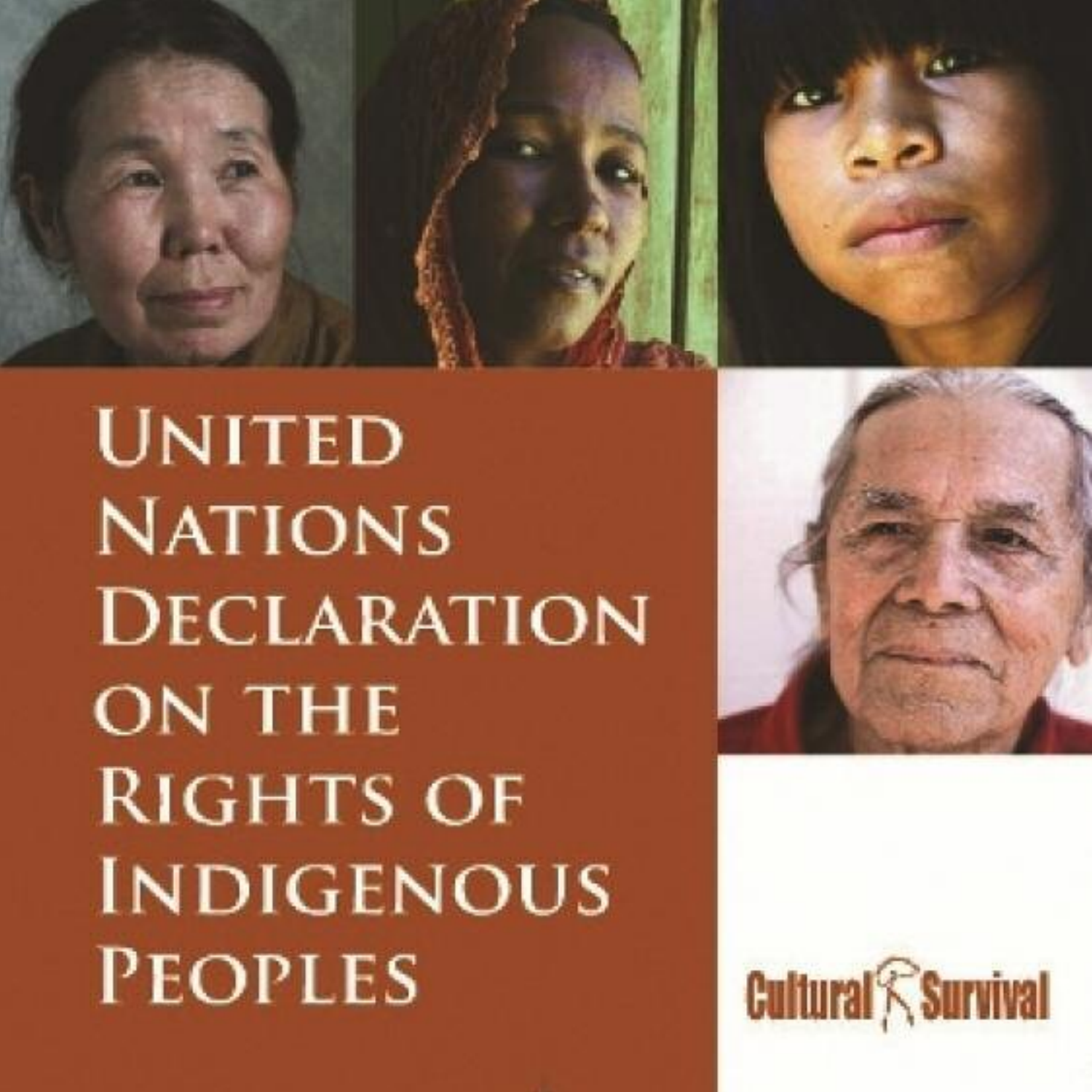## **OUR MiS S iON**

**Called Tribal Peoples, First Peoples, Native Peoples, Indigenous Peoples constitute over 5 percent of the world's population. There are over 370 million Indigenous people, belonging to 5,000 different groups, living in 70 countries worldwide.**

**Cultural Survival partners with Indigenous Peoples to defend their lands, languages, and cultures.**

### **Our vision:**

Cultural Survival works toward a world in which Indigenous Peoples speak their languages, live on their land, control their resources, maintain thriving cultures, and participate in broader society on equal footing with other peoples.

### **Our Mission:**

Cultural Survival supports Indigenous Peoples' actions to secure their rights to their lands, languages, cultures, and environments. The majority of Indigenous Peoples live in the world's last biodiverse regions and speak the majority of the world's endangered languages. Indigenous communities continue to stand up for their rights in the face of endless and grave human rights violations from governments and corporations. We provide advocacy and capacity-building to make sure their voices are heard and support their efforts to strengthen their communities. Our work is predicated on the UN Declaration on the Rights of Indigenous Peoples.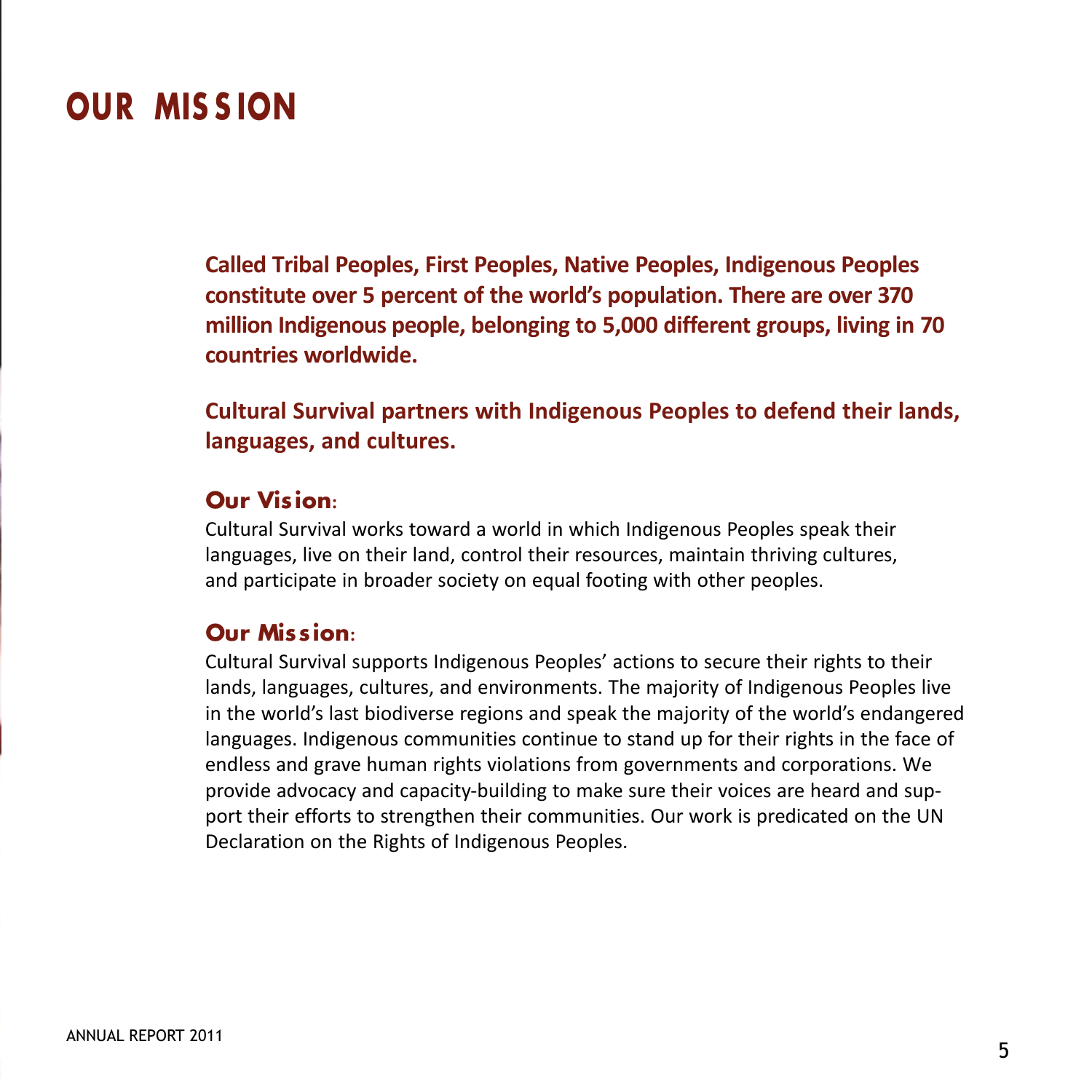

# **"The river is our life. Any threat to the Patuca is a threat to four Indigenous Peoples—the Tawahka,Pech, Miskitu, and Garifuna— and we will fight to the death to protect it."**

— Lorenzo Tinglas, president of the Tawahka people's governing council.

In May 2011, Cultural Survival launched an advocacy campaign with the Tawahka, Peach, Miskitu, and Garifuna people who live along the Patuca River in Honduras to stop a Chinese dam project that threatens Central America's largest tropical rainforest and Indigenous lifeways.The Moskitia (mos-KEE-tya) is the largest, most magnificent expanse of tropical wilderness north of the Amazon.

Above: Don Francisco, who farms along the Patuca River, Honduras. Photo by Danielle DeLuca.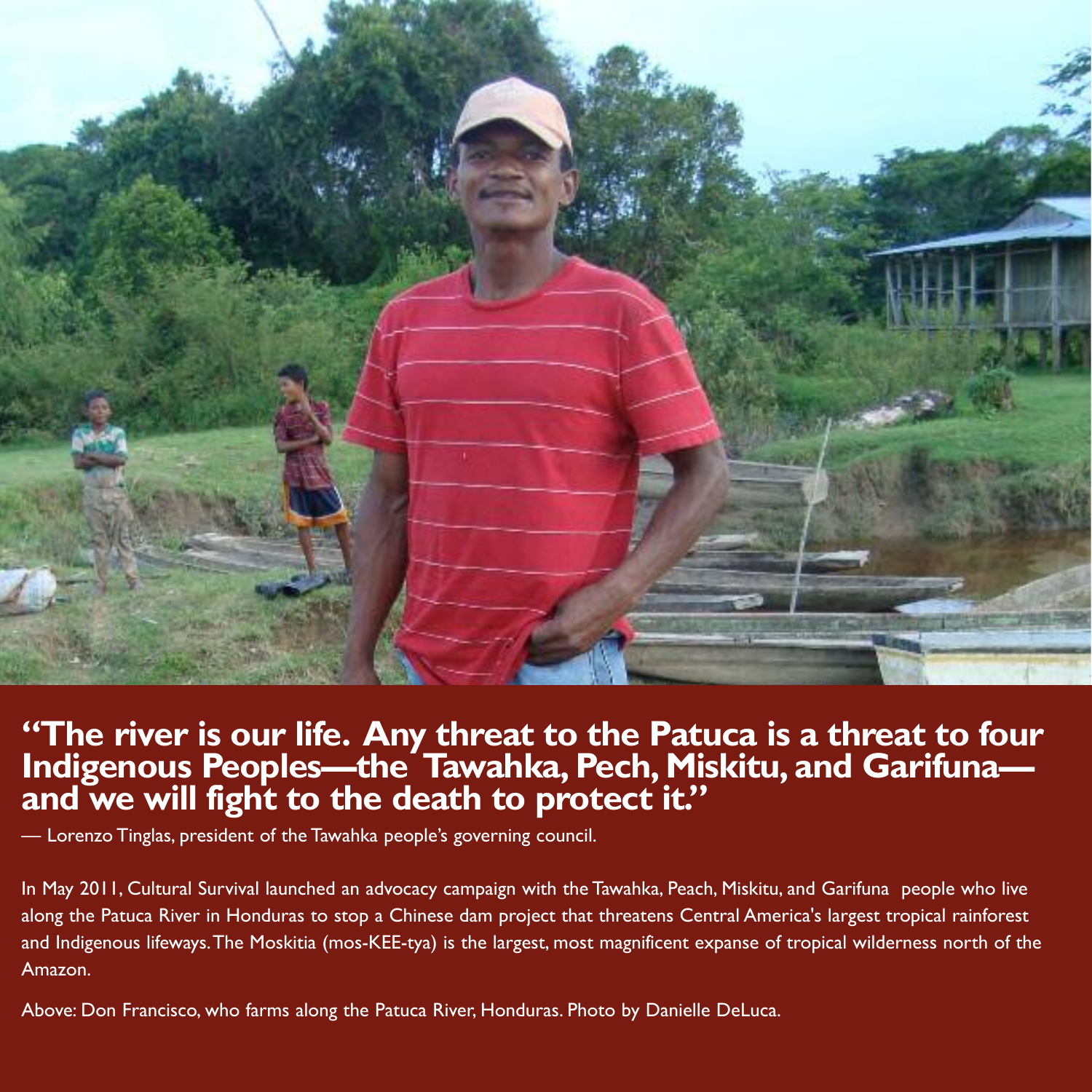## **PR OgR AMS : gL OBAL RE SPONSE**

#### **dE F E NdiNg iNdigE NOUS PE OPL E S' RighTS, LANdS, ANd NATURAL RE SOURCE S**

**The Global Response Program advocates for Indigenous communities in their efforts to protect their environ**ment and to exercise their right to free, prior and informed consent, as defined in the UN Declaration on the **Rights of Indigenous Peoples. When corporations or governments violate this right and impose environmental**ly destructive "development" projects in Indigenous territories against their will, or fail to comply with agree**ments reached through a process of free, prior and informed consent, Indigenous communities may seek our support. In 2011, we carried out these campaigns:**

**Bangladesh:** In collaboration with the National Indigenous Union (Jatiya Adivasi Parishad), we worked to stop construction of an open-pit coal mine in Phulbari, which could displace and affect over 50,000 Indigenous villagers and farmers. Our campaign called upon the prime minister to reject the mining project promoted by London-based Global Coal Management Resources, recognize the rights of Indigenous Peoples, and develop energy resources that do not contribute to global warming.

**Honduras:** In collaboration with the Tawahka, Pech, Miskitu, and Garifuna peoples, we launched a campaign to halt construction of dams on the Patuca River. The dams, scheduled to be built by the Chinese company Sinohydro, threaten Indigenous communities downstream that rely on the river as their only means of transportation and communication through the vast Moskitia wilderness. Our campaign demanded that the Honduras government and the Inter-American Development Bank recognize and implement Indigenous Peoples' right to free, prior and informed consent for dam construction on the Patuca River.

**China/Russia:** In collaboration with the Telengit people of Russia's Altai Republic, we launched a campaign to stop construction of a pipeline that would transport natural gas from Siberia to China, crossing the Ukok

Plateau through an ecologically fragile region. The plateau, which is sacred to the Telengit people, is a natural park and a UNESCO World Heritage site. The project also threatened nearby Kanas National Park on the Chinese side of the border. Our letters pressed Russian and Chinese leaders to reroute the pipeline to prevent environmental destruction and desecration of a region sacred to the Telengit people.

**USA/Canada:** At the request of the Indigenous Environmental Network and the Lubicon Lake Nation of Canada, we joined the campaign to stop construction of the Keystone XL pipeline, which would carry crude oil from the Tar Sands of Alberta, Canada, across many Native American lands to the Gulf Coast.

**Cambodia:** In collaboration with Kuy people and the Prey Lang Community Network, our campaign aimed to persuade the Cambodian government to halt destruction of the Prey Lang forest by mining and agro-industrial companies. Some 200,000 Kuy people depend on the resources of this primary forest, the last of its kind on the Indochinese peninsula. Our campaign called upon the government to cancel and ban land concessions for mining and industrial agriculture in and around Prey Lang, and to officially authorize the Prey Lang Community Network to manage the forest sustainably as they have done for centuries.

**We celebrated successes in several past Global Response campaigns. In Panama, the National Assembly overturned laws that would have facilitated mining in Ngöbe territories. In Papua New Guinea, the parliament revoked amendments to the environmental law that had denied Indigenous landowners the right to sue corporations for damages to their properties or livelihoods. In the Philippines, a mining company's law suit against Indigenous anti-mine organizers in Didipio was dropped. Success!**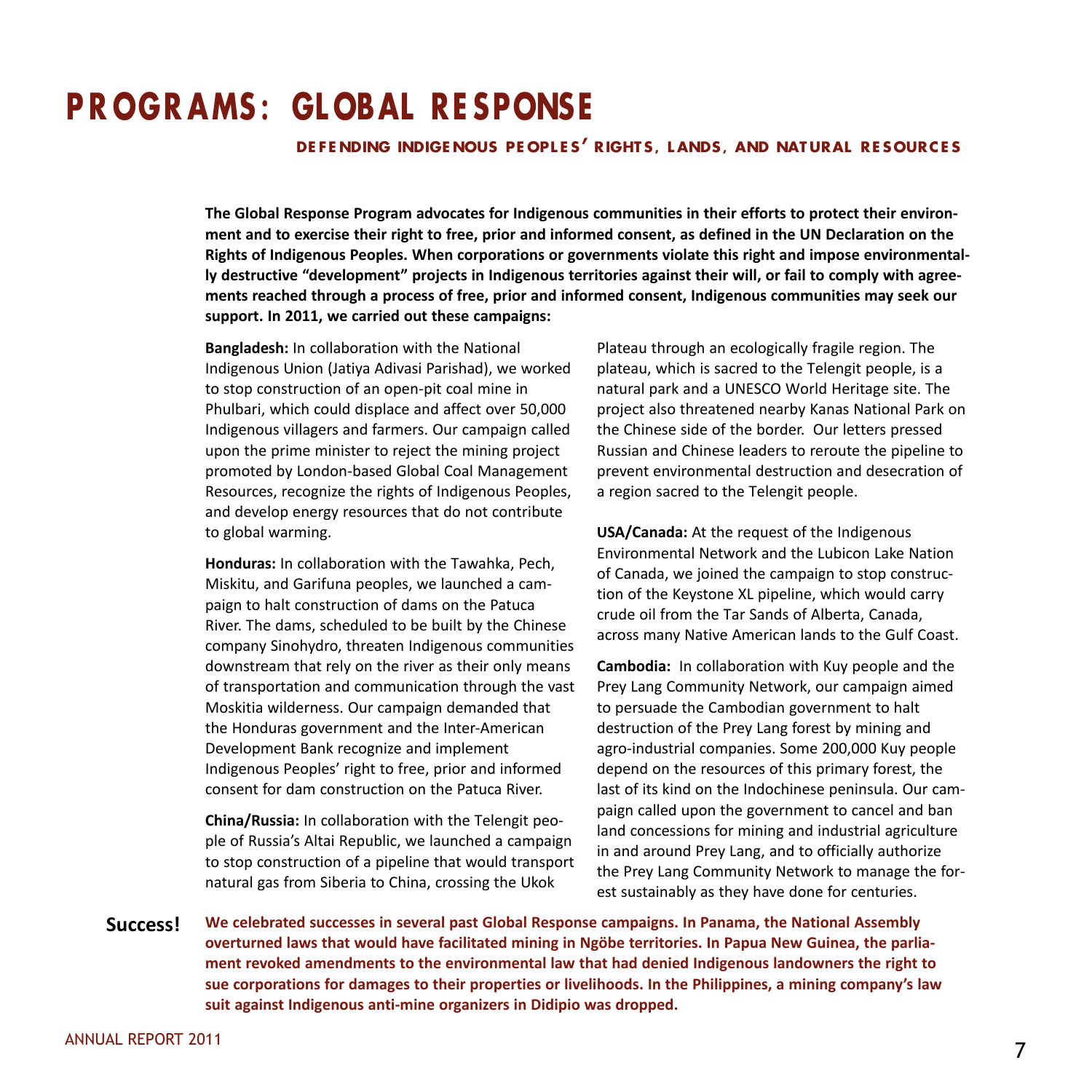

**"One time I said to my friend, 'Hey,it's not cool that this guy is** treating us this way. He's violating our rights as women!' At first my<br>friend thought I was crazy. But when I explained it to her, she started **to understand. I'm always trying to make sure that we,as women, are able to fulfill our rights. And that's something I've learned at these community radio workshops."**

— Brenda Sucely Garcia (Tz'utujil), age 19, from San Pedro La Laguna, Solola, explaining her experience attending Cultural Survival workshops.

Above: Radio volunteers attend a radio content production workshop on HIV/AIDS in Quetzaltenango, Guatemala.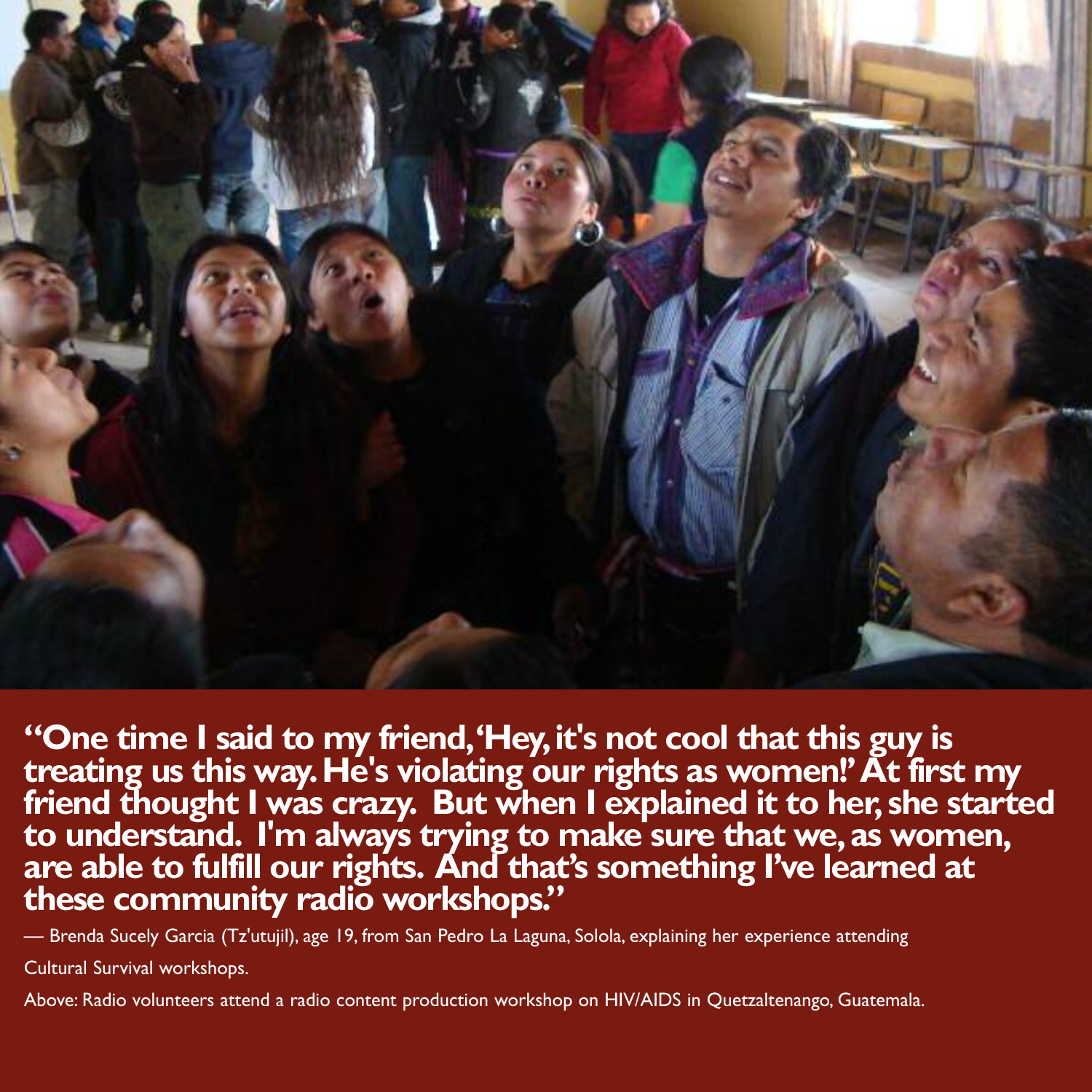# **PROgRAMS: COMMUNiTy RAdiO PROgRAM**

**PROMOT iNg iNdigE NOUS vOiCE S iN gUAT E MALA**

#### **Five-Year Anniversary**

This year marked the five-year anniversary of the Community Radio Program in Guatemala. Our Guatemala-based team, led by manager Anselmo Xunic (Kaqchiquel), is building capacity in select radio stations that have emerged as leaders within the broader movement. These "pilot" stations are geared to become hubs for information sharing and training for emerging stations in their geographic and linguistic areas.

#### **Capacity-Building**

In 2011, we held five workshops for 18 pilot radio stations, covering topics such as audio production, video production, community radio goals and principles, citizen participation, and reproductive health. By partnering with local organizations, we produced and broadcast 155 programs in seven languages, including Mam, Kaqchiquel, Q'eqchi', K'iche', Poqomam, Garifuna, and Spanish. Programs covered topics such as reproductive health, voter registration for Indigenous women, the environment, and community radio movement's efforts for legalization. In May 2011, Guatemala Radio Project content production and training coordinator Cesar Gomez (Pocomam) traveled to New York City to participate in the 10th session of the United Nations Permanent Forum for Indigenous Issues. He presented at a side event hosted by Cultural Survival titled "Creating community dialogue on United Nations Declaration on the Rights of Indigenous Peoples through the use of community-controlled media."

#### **Right to Indigenous Media**

In August, we celebrated the International Day of the World's Indigenous People by holding a two-day national conference to promote the right of Indigenous Peoples to maintain their own forms of communica-

tion, freedom of expression, access to technology, and to establish mechanisms to defend against criminalization of community radio stations. Forty-three community radio stations, 29 social organizations, and two congressmen participated. Conference panelists included Andres Sanchez from the UN High Commission for the Human Rights in Guatemala, Oscar Perez; vice-president of the Latin American branch of the World Association of Community Radio Broadcasters (AMARC); Frank La Rue, UN Special Rapporteur on Freedom of Expression; and Nery Rodenas, director of the Archbishop's Office for Human Rights in Guatemala; and Mark Camp, Community Radio Program director. The conference was made possible by a consortium of organizations dedicated to the legalization of community radio in Guatemala, including COMG, SERJUS, CENAP, and CODISRA.

#### **Fight for Legalization Continues**

During the 143rd regular session of the Inter-American Commission on Human Rights, an ally in the community radio movement named CONIC (Coordinadora Nacional Indígena y Campesina) declared the systematic disregard for Indigenous interests, including the illegal status of community radio, as unconstitutional. A bill to legalize community radio in Guatemala, Bill 4087, remained stagnant on Guatemala's congressional agenda in 2011. This bill, which would grant FM frequencies to nonprofit community radio stations, received a positive recommendation from a congressional committee on January 14, 2010. The bill still needs to be debated by the full congress. Cultural Survival continues to support the efforts of our radio partners in Guatemala to secure their rights to legalized community radio.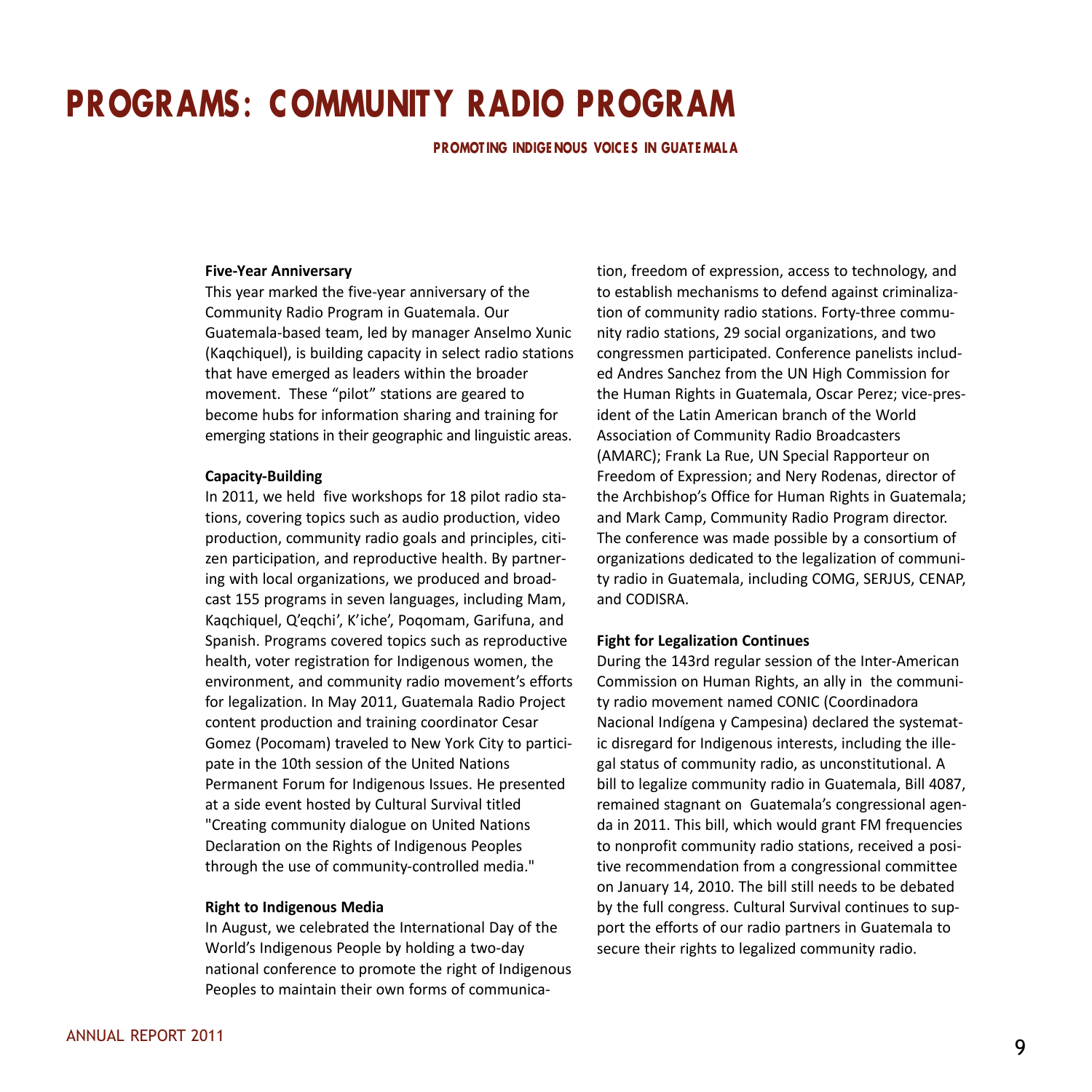

**"When tribal children are given the opportunity to learn their language, they are happier, healthier human beings.It doesn't mean their lives are easier.It does mean that their identities are stronger and that they are better prepared to face the challenges of being an Indigenous person in the modern world."**

— Jacob Manatowa-Bailey, director of the Sac and Fox Nation of Oklahoma's Sauk Language Department

Above: Sauk Language Department: (L-R) Orvena Gregory, Christine Williamson, Katie Grant, and Mosiah Bluecloud.<br>Cultural Survival's three-year grant supported 20 hours a week for their master apprentice team.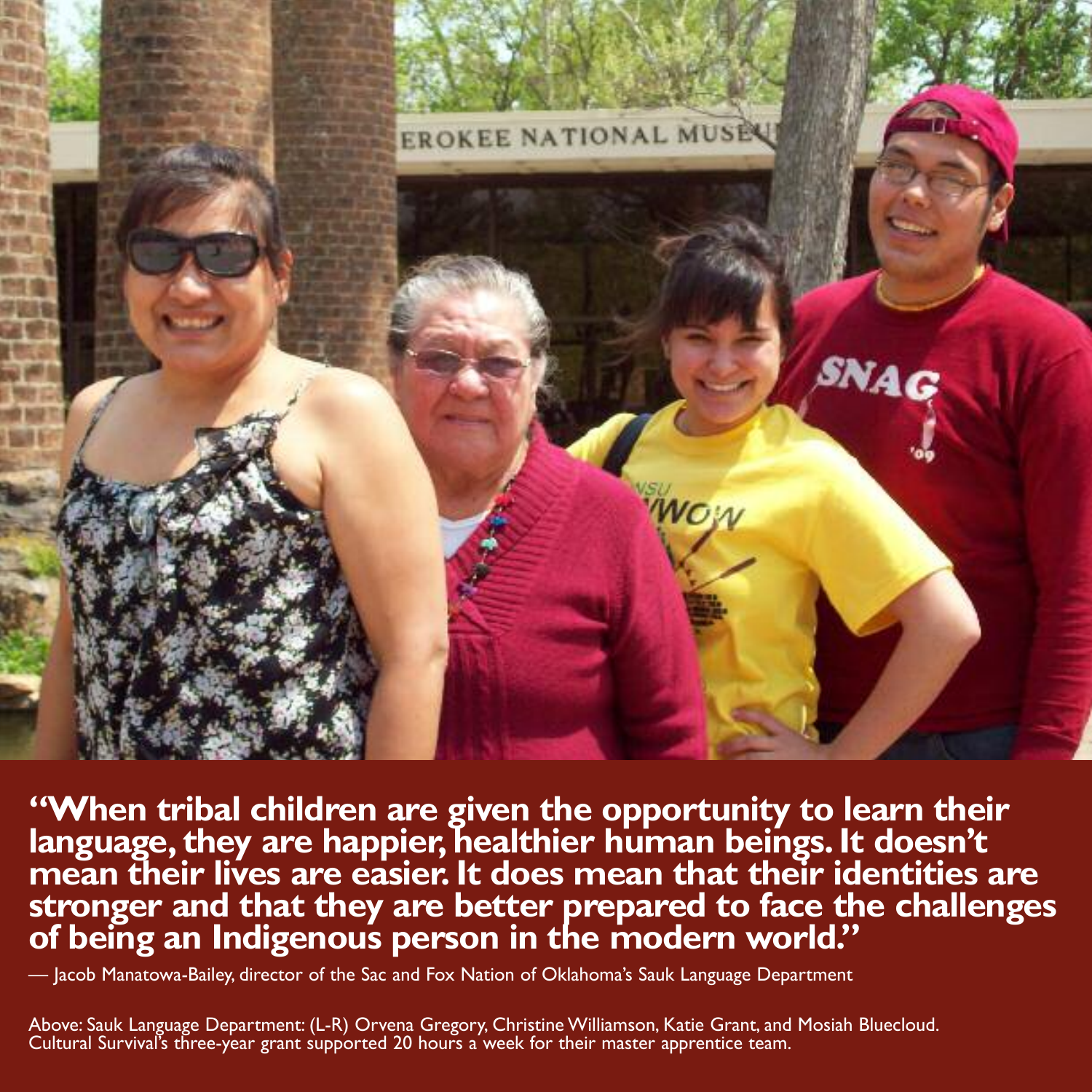# **PROgRAMS: E NdANgE RE d L ANgUAgE S**

**RE viT AL iziNg NAT ivE L ANgUAgE S**

#### **Making a Difference in the Classroom**

Since 2008 our Endangered Languages Program has collaborated on local fundraising and advocacy priorities with our grassroots language program partners at the Euchee Language Project, the Northern Arapaho Language Lodge, Qik'rtarmiut Alutiit Language Program, the Sauk Language Department of the Sac and Fox Nation, and the Wôpanâak Language Reclamation Project. Local language project directors, in turn, serve as advisers to our work. Cultural Survival supports our partners in writing proposals and organizing outreach events—efforts that have generated over \$1 million since the start of the program. Grants from private, corporate, foundation, and federal donors have supported Native language immersion education activities, such as master-apprentice teams, and provided materials such as preschool and kindergarten classroom equipment and furniture, language grammars, teaching books, curriculum development, afterschool programs, and summer camps.

#### **Getting Washington to Listen**

At the national level, Cultural Survival again co-sponsored the June 2011 National Native Language Revitalization Summit with the National Alliance to Save Native Languages in Washington, D.C. The effort enabled Indigenous language advocates, teachers, and speakers to share model program approaches for teaching new generations of speakers of Native languages. The event also allowed attendees to share personal stories about the value of Native languages to the US Senate and House of Representatives Appropriations Committees, which authorize annual federal discretionary funding for tribal language programs throughout the United States. In addition to enjoying a day of language films and discussions at the Library of Congress, summit participants visited nearly a third of all appropriators the following day on Capitol Hill.

Cultural Survival also helped the National Alliance to Save Native Languages craft a proposed executive order on Indigenous language revitalization. With cooperation from the National Indian Education Association, National Congress of American Indians, and nearly a dozen other educational and cultural organizations, we urged President Obama to mandate extensive federal interagency collaboration and support for tribal language programs. While he did not adopt our proposal, the president signed an executive order in December that called for improving education for American Indians, citing Native language instruction in schools and tribal colleges as critical to student success.

#### *We Still Live Here: Âs Nutayuneân*

*We Still Live Here: Âs Nutayuneân*, a film directed by Anne Makepeace and produced with our Endangered Languages Program manager Jennifer Weston, had its public premiere in January 2011 at the Santa Barbara International Film Festival, and continued its journey to film festivals internationally before its November 2011 broadcast on PBS. *We Still Live Here* tells an extraordinary story of language recovery among the Wampanoag Nation of southeastern Massachusetts, and stars Cultural Survival's partners from the Wôpanâak Language Reclamation Project. In October, Weston and Makepeace joined the Corporation for Public Broadcasting, Interactive Knowledge, the Independent Television Service, and 12 tribal language programs to launch a companion website to the film, OurMotherTongues.org. Visitors to OurMotherTongues.org can send e-postcards in five Indigenous languages, navigate an interactive map, and watch videos highlighting songs, stories, and personal reflections on the foundational role languages play in reinforcing tribal identity, self-determination, sovereignty, and religious and ceremonial practices.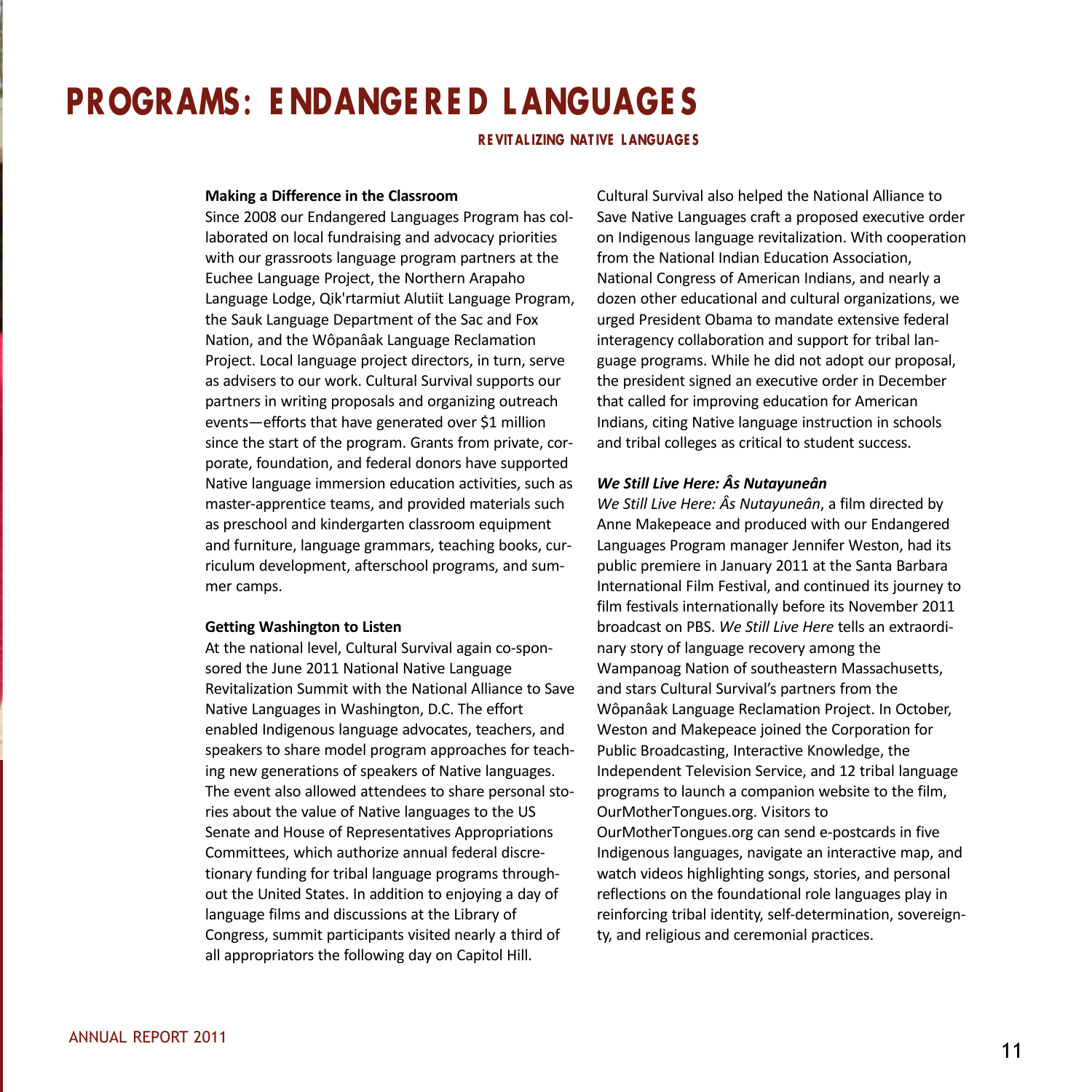

**"Participating in the bazaars has helped us continue our art and culture.The proceeds from bazaar sales have gone directly to Indigenous artisans. We villagers work as a collective. Sixty percent of our annual sales come from the bazaars.This money saves us, as we are continously marginalized and stripped of our territories because of the natural resources that lie beneath."**

*—* Aymara weaver Felicia Huarsaya Vellasante from Peru, pictured left, speaking to Cultural Survival Bazaar attendees in Amherst, MA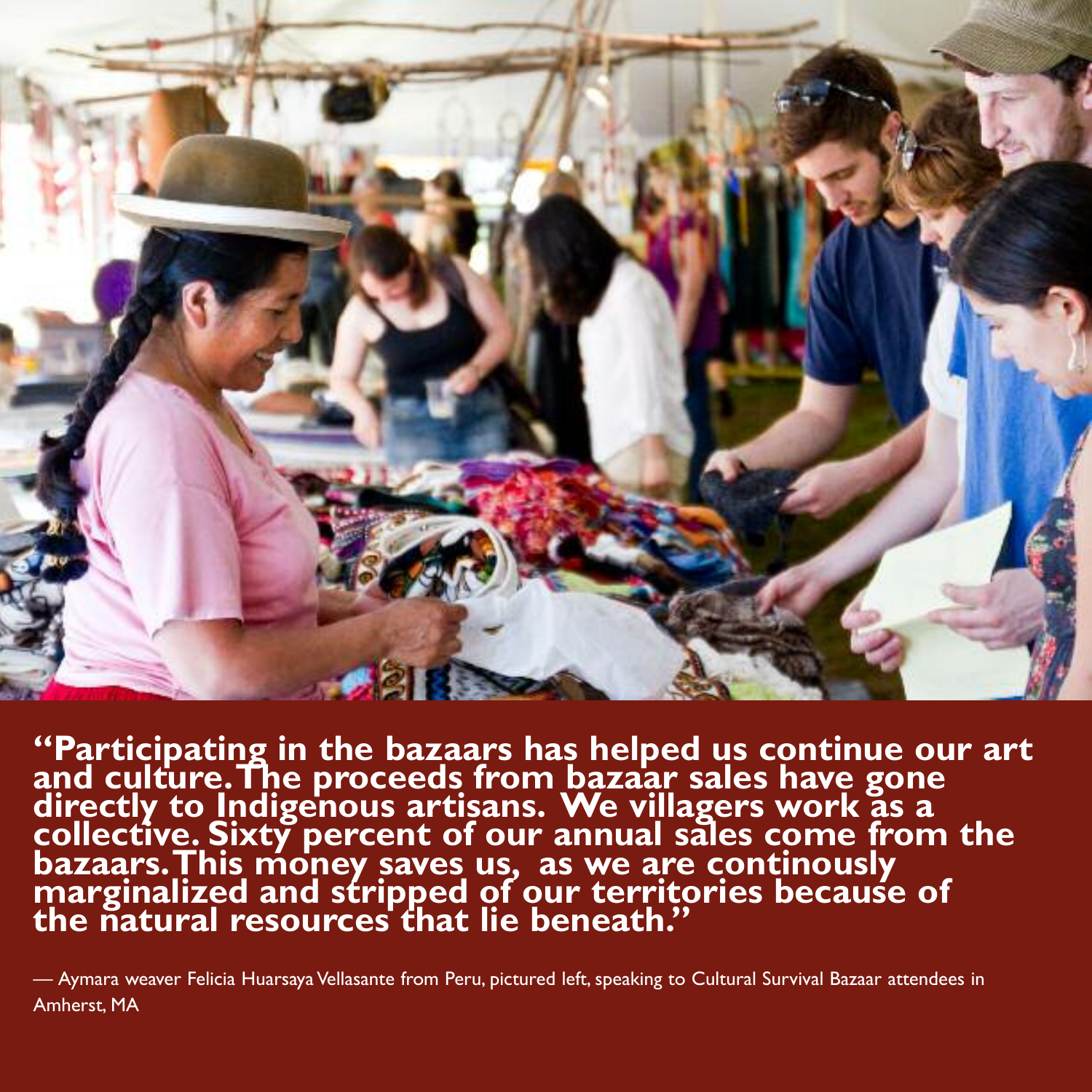## **PROgRAMS: C UL T URAL SURvivAL BAzAARS**

**PROMOT iNg iNdigE NOUS ART S ANd C UL T URE S**

**"The Cultural Survival Bazaars provide Indigenous artists [an opportunity] not only to market their art to a receptive audience that understands the value of hand-made crafts, but it allows us to share our cultures and continue our traditions."**

*—* Porfirio Gutierrez, Zapotec weaver from Mexico

The Cultural Survival Bazaars are a series of cultural festivals that work to strengthen Indigenous cultures by providing a venue for the sale of art and crafts made by Indigenous artisans throughout the world. The sale of crafts perpetuates the artistic traditions which are culturally significant to many Indigenous communities, provides capital to Indigenous communities, and provides sustainable income to individual artisans and their families.

In 2011, we hosted eight bazaars in Cambridge, Boston, Falmouth, and Amherst in Massachusetts; in Tiverton, Rhode Island; and in New York City. Indigenous artists displayed their work as part of an educational campaign to promote an understanding of the relationship between art, land, and culture.

We hosted **56** vendors and artisans, and attracted over **30,000** people. The sales at the eight bazaars totaled **\$461,117** for Native artisans and cooperatives, as well as fair trade companies and nonprofit organizations working with Indigenous artisans.

#### **A Few Examples of the Bazaars' Impact**

A Thread of Hope participated in four winter bazaars, sponsoring Maya waver Maria Xoch as a guest from Guatemala. They raised \$13,497 for Asociacion Maya de Desarrollo. Asociacion Maya de Desarrollo is a worker cooperative of 180 women in the highlands of Solola, Guatemala. The cooperative strengthens the economic position of rural Mayan women, creating a

greater sense of well-being and security. As part of the cooperatives, the women earn two to four times what they would earn weaving for their local markets. Felicia Huarsaya Villasante, an Aymara artisan from Peru, made \$5,971 at three bazaars.

Cilau Valadez, a Wixarika (Huichol) yarn painter from Mexico, participated in two winter shows and had the opportunity to speak to bazaar attendees not only about his beautiful artwork, but also his advocacy against a Canadian silver company threatening to destroy his people's sacred sites. Cilau made \$6,636 for his community and their battle to stop the silver mine. Cilau reports: "There was a gathering up in the Sierra Madre mountains, quite big, and a lot of the different communities were present. My family went and we were able to take two buses of community members, one that was funded thanks to my participation at the bazaars. Our delegation had 90 people representing Nayarit."

Kenya Aid and Relief Effort (KARE) raised \$3,486 in two events for the Samburu through the sale of crafts from their communities. "This greatly helped the Samburu Women's Craft Cooperative, who were raising funds for famine relief, and also assisted the Samburu Legal Fund to pay for our legal battle with the African Wildlife Foundation and the Kenya Wildlife Service after being forcibly evicted from our lands," a representative from the group said.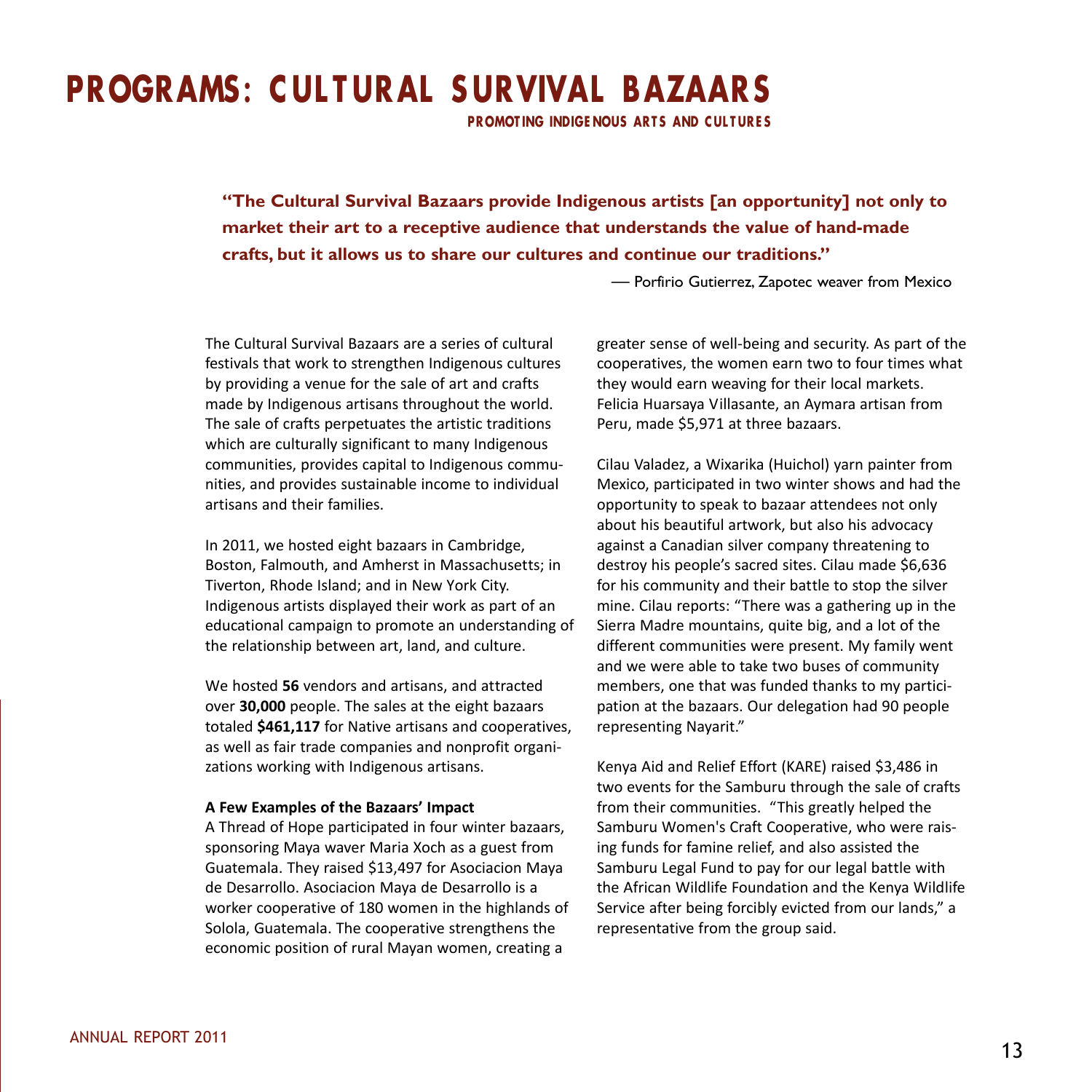

**"At the International Funders for Indigenous Peoples conference, Cultural Survival had the opportunity to share with philanthropists and Indigenous people from around the world the work that it is carrying out with community radio in Guatemala, revitalizing the use of the Native languages and traditional music, and strengthening the understanding of Indigenous people's rights."**

— Cesar Gomez, Content Production & Training Coordinator

Anank NuninkNunkai (left), a Shuar representative, speaks with Cultural Survival staffer Cesar Gomez (Pocomam Maya) at the IFIP conference. Photo by Mark Cherrington.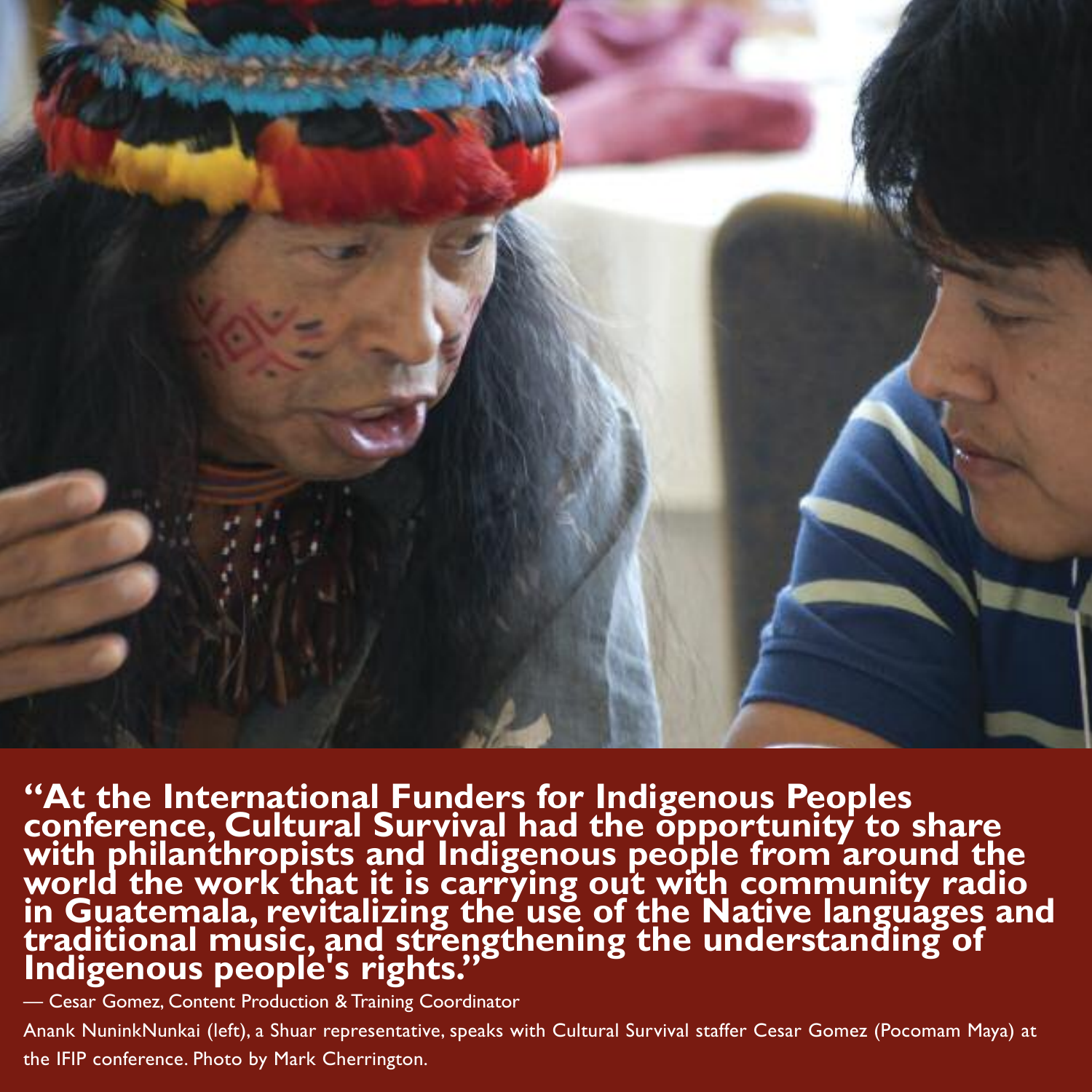# **OT hE R C UL T UR AL S URvivAL AC C OMPL iS hME NT S**

#### **Cultural Survival at the United Nations Permanent Forum on Indigenous Issues**

On May 20, 2011, at the 10th session of the United Nations Permanent Forum on Indigenous Issues in New York, Cultural Survival hosted an official side event titled "Creating community dialogue on the UN Declaration on the Rights of Indigenous Peoples (UNDRIP) through the use of community-controlled media." Moderated by Suzanne Benally, executive director of Cultural Survival, panelists included Cultural Survival staff member Cesar Gomez (Pocomam) of Guatemala, Cultural Survival board member Les Malezer (Gabi Gabi) of Australia, and Kenneth Deer (Mohawk) of Canada. Cesar spoke about how the Community Radio Project reflects many of the rights stated in the declaration, including the right of self-expression and the right to maintain Indigenous languages, cultures, and traditions. He also explained how community radio stations inform their listeners of these rights, through programming produced by Cultural Survival and through the training of station volunteers. Cesar ended his presentation with one urgent request from the Indigenous community of Guatemala: That in accordance with the rights laid out in the declaration, the radio spectrum should be recognized as the communal property of communities, and not the private property of the elite. **Watch the session at vimeo.com/25113119.**

#### **Cultural Survival at International Funders for Indigenous Peoples**

In June 2011, International Funders for Indigenous Peoples held its 10th annual conference in Oneida, New York. Cultural Survival organized two sessions on Grassroots Indigenous Language Revitalization and Free, Prior, and Informed Consent. In addition to being a participant, Cultural Survival also played a major role as the official media partner for the conference, interviewing participants and documenting the event through video and photography. Major foundations, including the Swift Foundation, the Joshua Mailman Foundation, and the Christensen Fund—to name only a few—sat down with Indigenous organizations from all over the world to discuss priorities, common interests, and goals for the future. You can see footage of keynote speakers, panel discussions, plenary sessions, interviews, and a series of three-minute pitches for fundable projects by Indigenous organizations at **vimeo.com/culturalsurvival/videos. And read Cultural Survival's interview with IFIP's executive director, Evelyn Arce here: goo.gl/fjz6a.**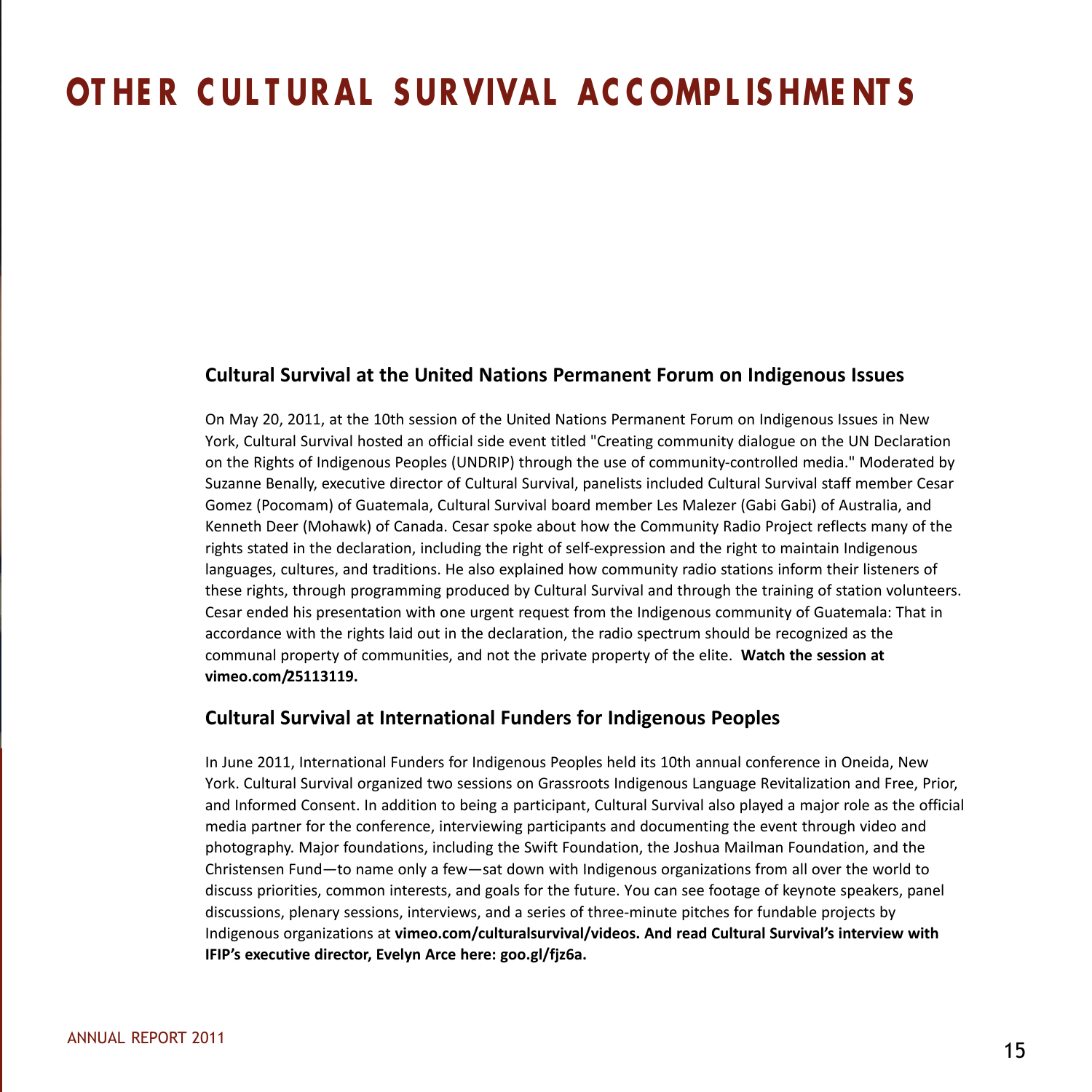# **gOvE R NANC E**

Cultural Survival is governed by a board of directors that serves as the organization's legal accountability mechanism and bears all the responsibilities of boards of directors in the United States and in the Commonwealth of Massachusetts. The board works through committees, including an Executive Committee, a Finance Committee, a Fundraising Committee, and a Nominating Committee.

A unique feature of our board is our Program Council, a committee predominantly made up of Indigenous board members who possess the knowledge, experience, and skills to assist the organization to evaluate current programs, set policy on complex program-related issues, and identify potential new programs and opportunities for growth.

### **B OARd OF diR E C T OR S**

#### PRESIDENT AND CHAIRMAN OF THE BOARD

**Sarah Fuller** is the executive chairman of Millennium Prevention Inc., which combines serious science with web-enabled platforms and apps that link consumers and providers to improve health and wellness outcomes. She is also president emeritus of Decision Resources Inc., a leading research and advisory firm focusing in health care. Previously, she was a Vice President at Arthur D. Little, Inc. She is a member of the Board of Trustees and of the Board of Overseers at the School of Arts and Sciences at the University of Pennsylvania. In addition, she participates in the Huntsman and the Life Sciences Management Advisory Boards. She is also on the board of Cytel Corporation and the Forbes Consulting Group. Ms. Fuller holds a B.A. from the University of Pennsylvania and an A.M. from Harvard University.

#### VICE CHAIR

**Vincent O. Nmehielle,** Ikwerre from the Niger Delta region of Nigeria, is an associate professor of law at the University of the Witwatersrand Law School in Johannesburg, South Africa. He was the former principal defender for Liberian president Charles Taylor at the Special Court for Sierra Leone in The Hague. He holds a doctorate in international and comparative law from George Washington University.

#### TREASURER

**Jeff Wallace** is founder of North Star, a firm that manages and develops commercial buildings in Boston. He holds a degree from Huxley College of the Environment in Bellingham, Washington, and an MBA. He worked for a venture capital firm and an architect/developer before founding his company.

#### CLERK

**Jean Jackson** is a professor of anthropology at the Massachusetts Institute of Technology. Her books, articles, and teaching focus on medical anthropology, social and ethnic identity, gender issues, and Indigenous mobilization in Colombia. She received her doctorate in anthropology from Stanford University.

**Karmen Ramírez Boscán,** Wayuu, is an international Indigenous Peoples' rights activist with a lifetime of experience working with Wayuu communities in Colombia as well as national organizations such as Sütsüin Jiyeyu Wayuu—Strength of Women Wayuu, the National Indigenous Organization of Colombia, and the Andean Coordinator of Indigenous Organizations. She has advocated for Indigenous issues internationally as a consultant for the International Labor Organization, the Indigenous Peoples and Minorities Unit at the Office of the UN High Commissioner for Human Rights, the Organization of American States, and the UN Permanent Forum on Indigenous Issues. She has a background in social communication and journalism.

**Marcus Briggs-Cloud** is Miccosukee of the Great Maskoke Nation of Florida, and is a son of the Wind Clan people and grandson of the Bird Clan people. He recently worked as a Maskoke language instructor at the University of Oklahoma and as a high school student counselor for the Indian Education Office in Norman, Oklahoma. Marcus earned a master's degree in theological studies at the Harvard Divinity School.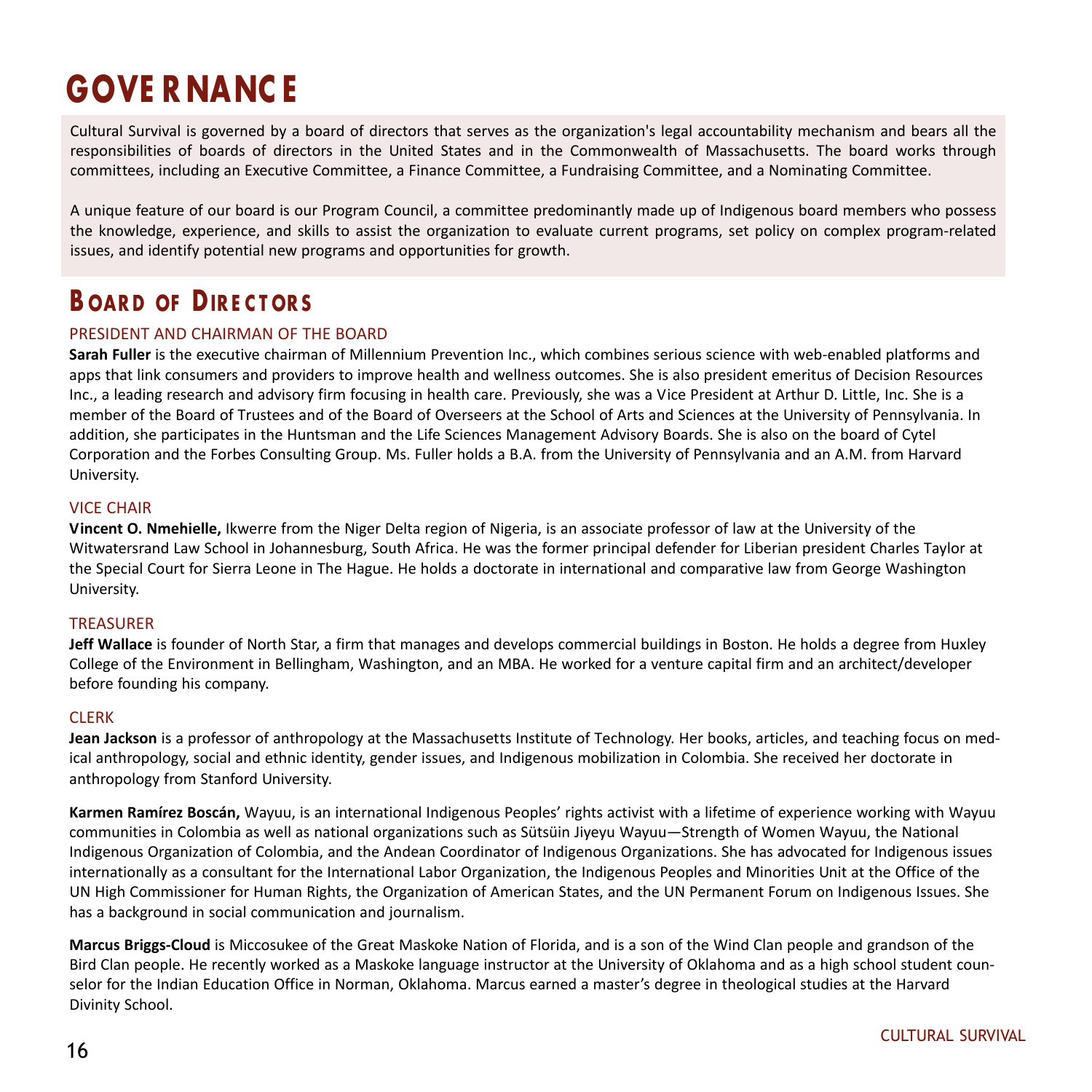### **B OARd OF diR E C T OR S (C ONT iNUE d)**

**Westy A. Egmont** of Egmont Associates, was the president of the International Institute of Boston for nine years. He previously served as the director of the Greater Boston Food Bank and hosted and produced a public television program. He holds a doctorate of divinity from Andover Newton Theological School.

**Nicole Friederichs** is a practitioner-in-residence at Suffolk University Law School in Boston, where she teaches the Indian Law and Indigenous Peoples Clinic. Prior to joining Suffolk, she practiced federal Indian law and international human rights law, working on a range of cases, including jurisdictional cases between Native American tribes and New England states, and Indigenous Peoples' land rights cases before international and regional human rights bodies. She holds a master of laws degree in Indigenous Peoples Law and Policy from the University of Arizona, a law degree from Suffolk University Law School, and is a graduate of Mount Holyoke College and the London School of Economics.

**Laura R. Graham** is a professor of anthropology at the University of Iowa. Her work focuses on lowland South American Indigenous Peoples' activities in national and international arenas, especially the Xavante of central Brazil (Ge) and the Wayúu (Arawak, also known as Guajiro) of Venezuela and Colombia. She is past chair of the American Anthropological Association's Committee for Human Rights and chairs their Task Group on Language and Social Justice. From 1994 to 2005 she directed the Xavante Education Fund, a Cultural Survival special project. She now coordinates the Xavante Warã Association's projects with Cultural Survival.

**Richard A. Grounds** is Euchee (Yuchi) and the director of the Euchee Language Project and served as co-chair of Cultural Survival's Program Council. He received his doctorate in history of religions from Princeton Theological Seminary and is a research professor of anthropology at the University of Tulsa.

**James Howe** is a professor of anthropology at the Massachusetts Institute of Technology. A specialist on the Kuna of Panama, his research focuses on political and historical anthropology, Indigenous-state relations, and the impact of missionaries. He received his doctorate in anthropology from the University of Pennsylvania.

**Edward John,** Tl'azt'en, is a prominent First Nations political leader in Canada. He has served as an elected councilor and chief of the Tl'azt'en Nation. He also served as chief of the Carrier Sekani Tribal Council. For his service to Tl'azt'en Nation, he was awarded the title of Grand Chief of Tl'azt'en Nation. A fluent speaker of Carrier and one of the few people considered eloquent public speakers in Carrier, John was the founding president of the Yinka Dene Language Institute. He helped to create the First Nations Summit, the organization representing the British Columbia First Nations involved in treaty negotiations with Canada and British Columbia. In June 2010, John was elected to his ninth term on the Task Group of the First Nations Summit. He is also Chief Treaty Negotiator for the Carrier Sekani Tribal Council. In January 2011, he began a three year term as the North American Representative to the United Nations Permanent Forum on Indigenous Issues.

**Cecilia Lenk**, is town councilor in Watertown, Massachusetts. She consults on technology, health care, and education; and is a member of Launchpad. She has developed numerous national and international Internet initiatives in the areas of science, health, and science education. She received her doctorate in biology at Harvard University and her undergraduate degree from Johns Hopkins. She is currently chair of the Society of Engineering Alumni at Johns Hopkins.

**Pia Maybury-Lewis** is co-founder of Cultural Survival. She was a member of the staff until 2009, managing the intern and bazaar programs.

**Les Malezer,** Native Australian of the Gabi Gabi Community, is the general manager for the Foundation for Aboriginal and Islander Research Action (FAIRA) based in Woolloongabba, Australia. He is also the chairperson for the international Indigenous Peoples' Caucus. He was instrumental in lobbying governments to support the United Nations Declaration on the Rights of Indigenous Peoples with the caucus.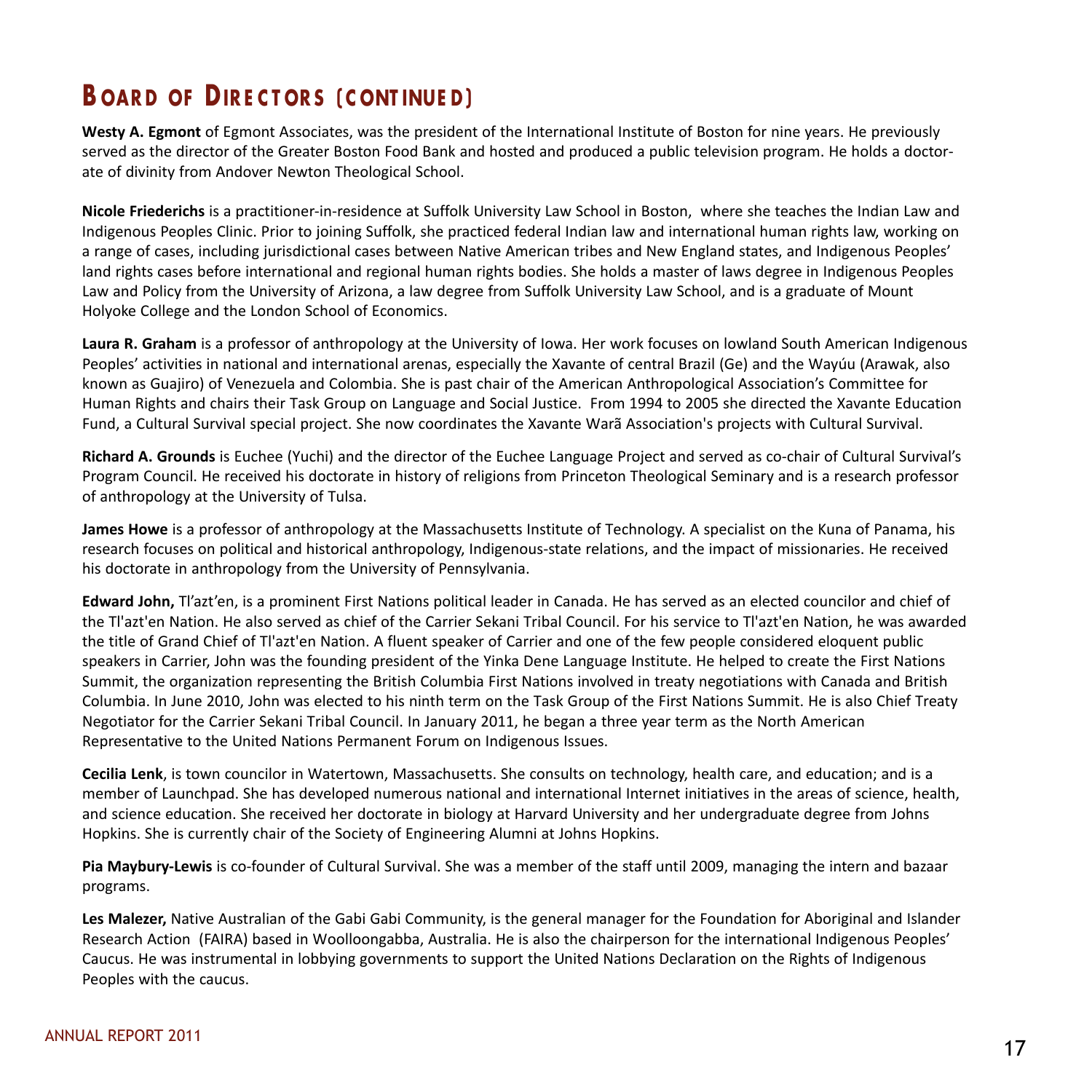#### **BOARD OF DIRECTORS (continued)**

**P. Ranganath Nayak** is the chief executive officer of Cytel Inc.. He has more than 24 years of senior-level management experience in technology and management consulting, and holds a doctorate in mechanical engineering from the Massachusetts Institute of Technology.

**Ramona L. Peters**, Mashpee Wampanoag (Nosapocket of the Bear Clan), lives and works in Cape Cod, Massachusetts, and is a nationally known artist who has revived her tribe's traditional pottery-making techniques. She is a visual historian of her culture, fulfilling this role through various undertakings as a teacher, spokesperson, curator, interpreter, consultant, and Indigenous rights activist.

**Stella Tamang,** Tamang tribe from Nepal, was chairman of the International Indigenous Womens Caucus at the third session of the UN Permanent Forum on Indigenous Issues and is currently the chairman of the South Asia Indigenous Women's Forum, and an advisor to the Nepal Tamang Women Ghedung. She founded Bikalpa Gyan Kendra, and organization in Nepal that contributes to students' education and livelihoods by combining academic learning with practical training.

**Roy Young** established Nature's Own, a wholesale and retail mineral and fossil business that imports handcrafts from Pakistan and Brazil. He has a deep commitment to environmental conservation, and has started numerous environmental nonprofit organizations, including Global Response, Environmental and Cultural Organization Systems (ECOS), Northern Ohio Recycling Project, Eco-Cycle, Rocky Flats Truth Force, Global Greengrants Fund, and the Trust for Land Restoration. He holds a bachelor's degree in geology from Duke University.

#### **PROGRAM ADVISORS**

jessie little doe baird (Wampanoag) Theodore Macdonald, Jr.

### **STAFF**

Suzanne Benally *(Navajo and Santa Clara Tewa)*, Executive Director Mark Camp, Deputy Executive Director Mark Cherrington, Director of Communications *(no longer on staff)* Danielle DeLuca, Program Associate David Michael Favreau, Bazaar Program Manager Sofia Flynn, Accounting & Office Manager Cesar Gomez *(Pocomam)*, Content Production & Training Coordinator, Community Radio Program Polly Laurelchild-Hertig, Director of Program Resources *(no longer on staff)* Jamie Malcolm-Brown, Communications & Information Technology Manager Paula Palmer, Director of Global Response Program *(no longer on staff)* Agnes Portalewska, Communications Manager Rosendo Pablo Ramirez *(Mam)*, Program Associate, Community Radio Program Alberto 'Tino' Recinos *(Mam)*, Citizen Participation Coordinator, Community Radio Program Patrick Schaefer, Director of Development Miranda Vitello, Development Assistant Jennifer Weston *(Hunkpapa Lakota)*, Endangered Languages Program Manager Ancelmo Xunic *(Kachikel)*, Community Radio Program Manager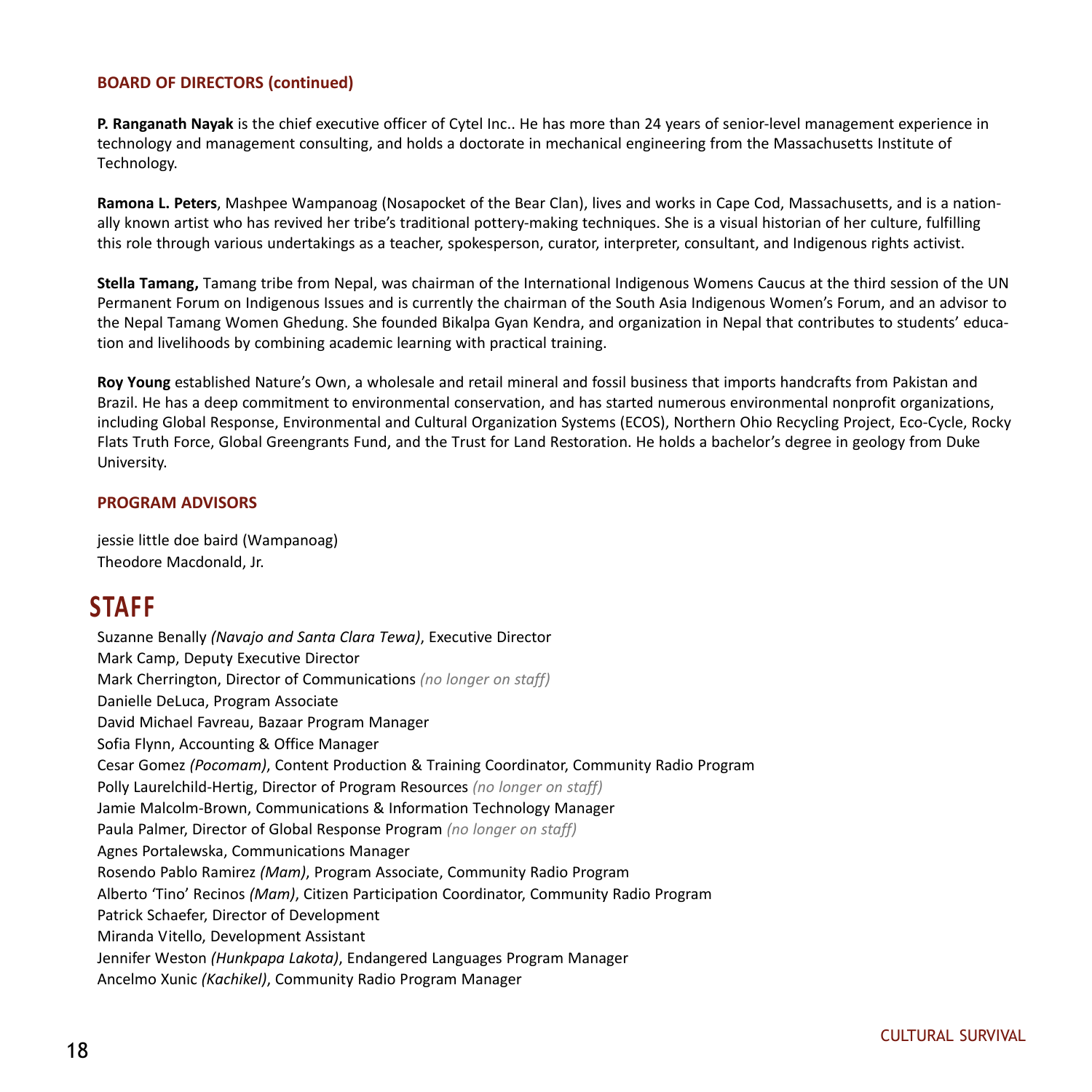## **iNT E R N PR OgR AM**

**"As my first internship in college, my time at Cultural Survival was extremely beneficial and formative.While I knew I was interested in the nonprofit sector, I wasn't sure in what aspect I would follow this path. At Cultural Survival I was able to assist in several capacities, which helped me determine what I was most interested in.The staff was also extremely helpful and approachable which made what could have been an easily intimidating experience nothing but positive. I felt instantly welcomed and able to explore my interests**—**a key factor in making my first internship so positive."**

—Derek Smallwood summer 2011 intern *(right)*

**"It was an amazing experience for me to be able to learn about human rights and Indigenous issues, and also to better understand how a nonprofit organization works. As part of my internship I visited an Indigenous community in my home country, Costa Rica, and wrote an article for the** *CSQ* **magazine, a one-time opportunity!"**

—Ana Lucía Fariña,2011-2012 intern



Cultural Survival's work could not be accomplished without our interns. Interns are involved in all areas of the organization's work and play a vital role in day-to-day operations at Cultural Survival. This year we hosted 22 interns from universities around the country.

*Guatemala Radio Project:* Interns assisted in evaluating all the radio program episodes, helped write quarterly reports and grant applications, and set up speaking engagements about the project for station representatives.

*Endangered Languages*: Interns helped organize materials for hundreds of Native American language advocates attending the National Native Language Revitalization Summit. Interns also assisted with fundraising, helping research foundations and develop donor files for potential funders for Native

American language programs. Interns and graduate volunteers helped organize outreach calls and interviews with dozens of tribal language programs across the United States.

*Fundraising and Events*: Interns contributed to the success of our expanded bazaars program by educating the public about Indigenous issues and fair trade, setting up and breaking down the bazaars, maintaining security, encouraging attendees to join Cultural Survival, assisting vendors and performers, selling rugs and crafts, handing out flyers, and directing traffic.

*Publications and Research:* Interns wrote or contributed to articles that were published in the *Cultural Survival Quarterly* and wrote features and urgent appeals for the website.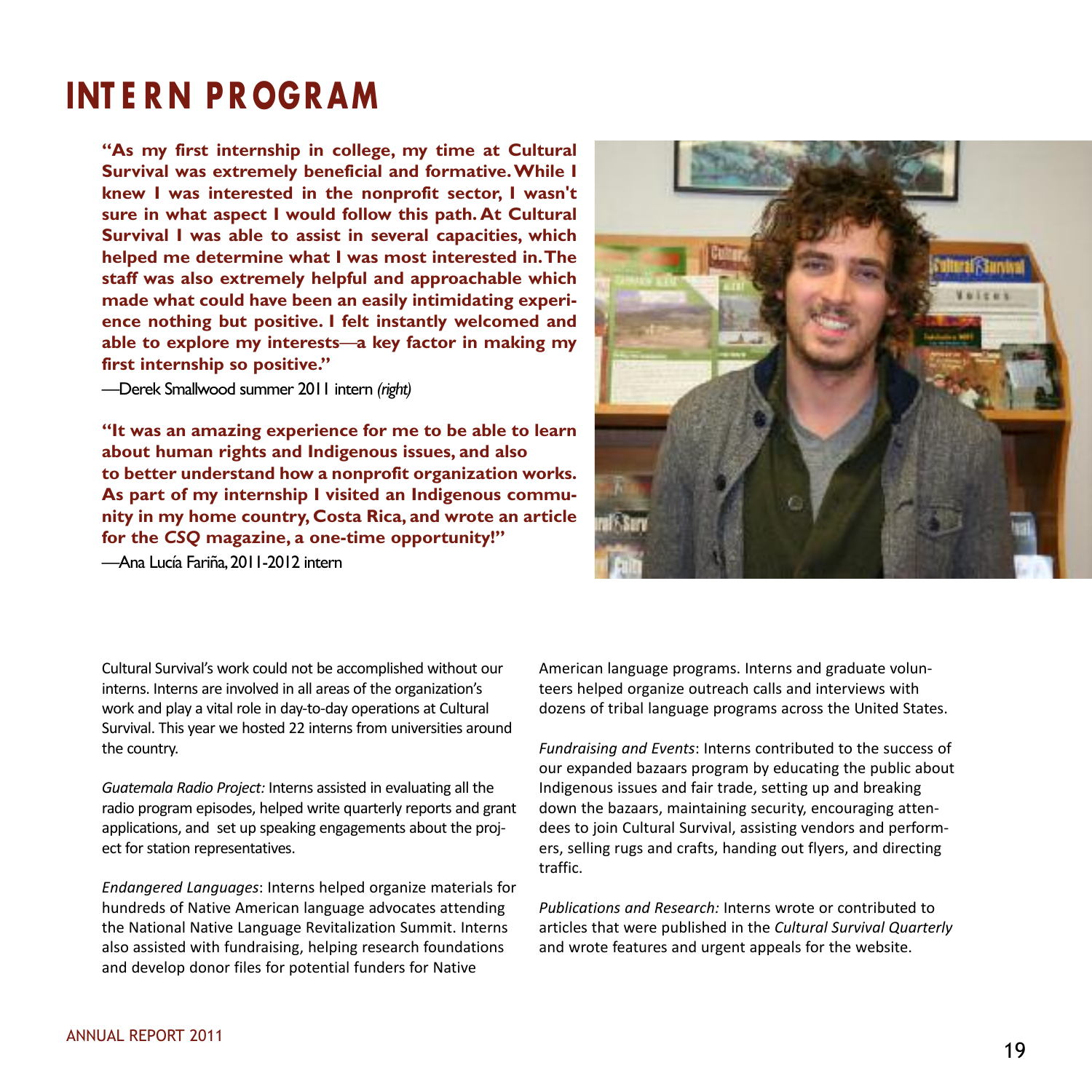# **giviNg T O C UL T UR AL S URvivAL**

Supporters of Cultural Survival continue to make all our work possible, by volunteering, writing letters to governments and corporations,offering ideas, and providing the financial resources needed to carry out our mission. In 2011 we increased the number of supporters by 420. **Thank you for your support of our work.**



### **Why IWholeheartedly Support Cultural Survival Mary Anne Saul**

**"If there were only one organization to which I could give my time and resources, my choice would be Cultural Survival. Its mission of working with Indigenous Peoples to fight for their rights and to make their own choices is absolutely crucial right now.**

**I first learned about Cultural Survival over 35 years ago when I took my high school social studies classes into the Peabody Museum of Anthropology at Harvard in Cambridge, Massachusetts and found Pia Maybury-Lewis, one of the founders of Cultural Survival, eager to talk with us about the challenges Indigenous Peoples faced. I was hooked and joined the effort."**



### **Why Cultural Survival is Important to Me Desmond T.W. Patterson**

**"Supporting the work of Cultural Survival dovetails with my social justice vision where all people in the world have honor and have their rights respected. Cultural Survival has a worldwide focus on Indigenous rights, sovereignty, and self-determination that arms my life purpose to serve the needs of all precious souls of our world. Cultural Survival has been a vital component in building advocacy for me and for a world in need of more agency for the voices of those who are not forgotten and have endured continuity in a changing global community. My ability to serve in this organization has brought me a deeper sense of love for human rights."**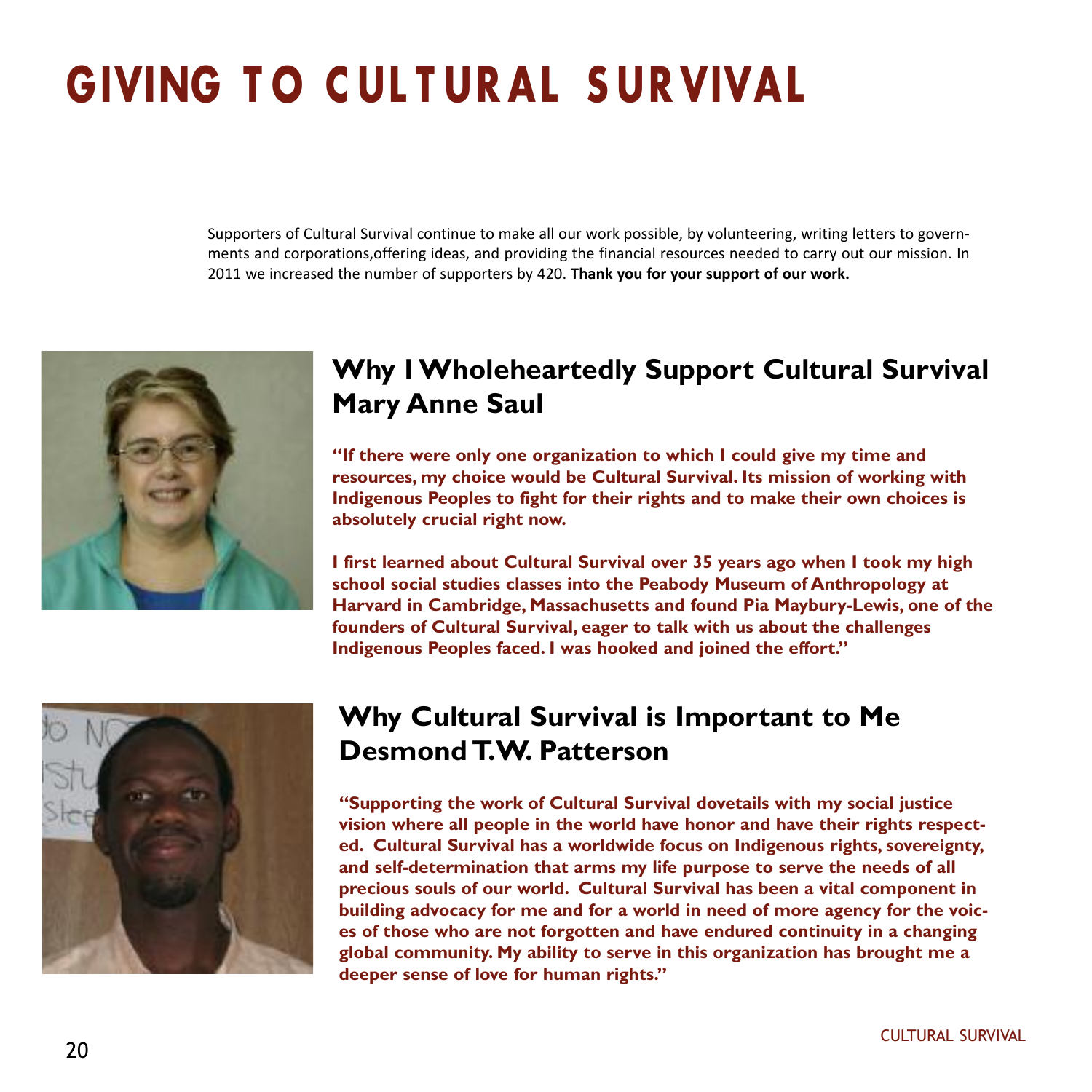# **T hANk yOU F OR yOUR gE NE R OS iT y**

#### **BENEFACTOR**

Administration for Native Americans Anonymous Gary and Kathleen Bahlkow Jessie L. Baird Jan and Mark Balcom Barona Band of Mission Indians The Bay and Paul Foundation Bruce and Judith Billings Jane Bunin Carolyn Byerly and Kay McGraw Elizabeth Cabot Caipirinha<br>Foundation/Cultures of<br>Resistance Network Mary Ann Camp Donna L. Ching and Richard F. Leman Cynda Collins Arsenault and Marcel Arsenault Cottonwood Foundation The Crawford Foundation William and Francine<br>Crawford Patrick and Lynn De Freitas Sharon Doll Virginia Drywater- Whitekiller Westy and Susan Egmont Elliott Badgley Foundation Wendy Emrich Equal Exchange Evergreen Lutheran Church Sarah and William Fuller Phil and Lydia Furber Grace Jones Richardson Trust Laura R. Graham and T. M.<br>Scruggs Lisa Graustein William and Jeanie<br>Graustein Harvard Community Relations Bruce Harvey Karin Holser James and June N. Howe Institute of International Education The International Foundation

Jean E. Jackson Carl and Marcia Keil Charles M. and Angeliki V. Keweenaw Bay Indian Community Thomas F. King and Patricia L. Parker Barbara H. and S. J. Levy Hal Litoff Makepeace LLC Jesse W. Markow Pia Maybury-Lewis Mildred M. Simmons Charitable Lead Annuity Trust Olivia Mutombo Native Languages of the Americas P. Ranganath and Sandra Nayak Thomas J. Nerger New England Biolabs Foundation Jill E. and Thomas Newhouse Nancy S. Nordhoff Open Society Foundations Susanna and David Place Quitiplas Foundation Naomi R. Roht-Arriaza David Rosenstein Andrew P. Saito San Francisco Foundation Ukumbwa Sauti George F. Schnack Scola Peter L. Sheldon Kathryn Sikkink Kristina Simmons and Michael Sheridan Teresa M. and Anthony Smith The Sociedad San Martin De Porres Mary Gay Sprague and William T. Hassler Nancy Stetson Terry and Melissa Stuart Swift Foundation Thai Link The Pentera Trust Theo Chocolate Tides Foundation Martha Claire Tompkins

Jeff and Elizabeth Wallace Winky Foundation Philip D. Young Roy Young and Rosa Venezia

#### **PATRON**

Advocates for Indigenous<br>California Language Survival Janet K. Amighi Barbara Appel Irrevocable Living Trust Hanne Beck William Bernthal Stephan Beyer Boulder Meeting of the Religious Society of Friends Bridgewater State College Anne Cadenasso John P. Camp, Jr. Cindy Carlisle Victoria J. Carter Martin and June Cobin Joseph De Rivera Documentary Educational Resources Kirk and Karen Endicott Fit Perfect Windows Foundation for Shamanic<br>Studies Beebe Frazer G Allen Andreas & Co LP Walter W. Haines and Mary<br>Lou Peck Doris Hass Nance Hikes Embry Howell Jantz Morgan LLC Baine Kerr Walter Kingsbery Samuel C. Kinser Patricia and David Kirouac Karina Kloos Louise Lamphere Cecilia Lenk Larry Lewarton George Martin Janet U. McAlpin The Middle Passage Foundation New Hope International Ministries, Inc.

Carol Newell Elaine Nonneman Pete and Patricia Palmer Carmen Perez Kit and Evelyn Pilgrim Shayne Robinson Barbara Rogoff Maria Sauzier Susan Sherman Chris Simpson Anne St. Goar Jessica E. Straus Tufts University Whole Foods

#### **SUSTAINER**

Louise T. Ambler ARC Thrift Stores Julene Bair Richard Bauman Whitney Beals and Pamela<br>Esty Robert Bernthal Wilmar and Lorna Bernthal Linda C. Black Shirley and Tim Blancke Frances Boler Boston Area Spanish Exchange The Boston Foundation Elizabeth M. Brumfiel WS Brundage Louise M. Burkhart Jerry D. Busch Robert C. and Ann Buxbaum Jim Campen and Phyllis Ewen Jay T. Caturia Duane Champagne Fay Chandler Richard and Carolyn Clemmer-Smith Mark E. Crosby Anne Deruyttere Christopher Donahue John and Deborah A. Dorsey Carol L. Ellis Bryan and Lois Feuer Nancy E. Fleischer

Anne Forsyth Nicole B. Friederichs John Fries Gabriel P. and Sara Frommer Helen W. Gjessing Global Diversity Fund Byron and Mary J. Good Roger Gray H. S. Halperin Laura Halvorson Francie Lynne Hansen Susan J. Herlin Cornelia Herzfeld Donald Hindley Leanne Hinton Christine Hubert Louis Kampf Navina Khanna Sue Ellen Kingsley Seena and Danny Kohl David F. Kremen Catherine and Colleen<br>Kunkel Wilma Leinonen and Richard Hogue Donna Long Joanne Lyman Herbert A. Masters John L. Matthews Mariana M. McClanahan Mela Restaurant Christian Militeau William Moninger Nicola Moscufo and Kristin<br>K. Leader Rosemary Mudd Connie and Robert Mutel Randy Muth Gilbert G. Nichols Dennis O'Reilly Sandra J. Occhipinti Felicia Oldfather Charles Oliver On the Avenue Marketing Group LLC Angus Parker Augustin H. Parker Charlie and Shirley Paterson Michael Perloff Petersen Family Fund Robert Petersen

\* Benefactor - (\$1,000.00 + ) Patron - (\$500-\$999) Sustainer (\$250-\$499) Sponsor (\$100-\$249)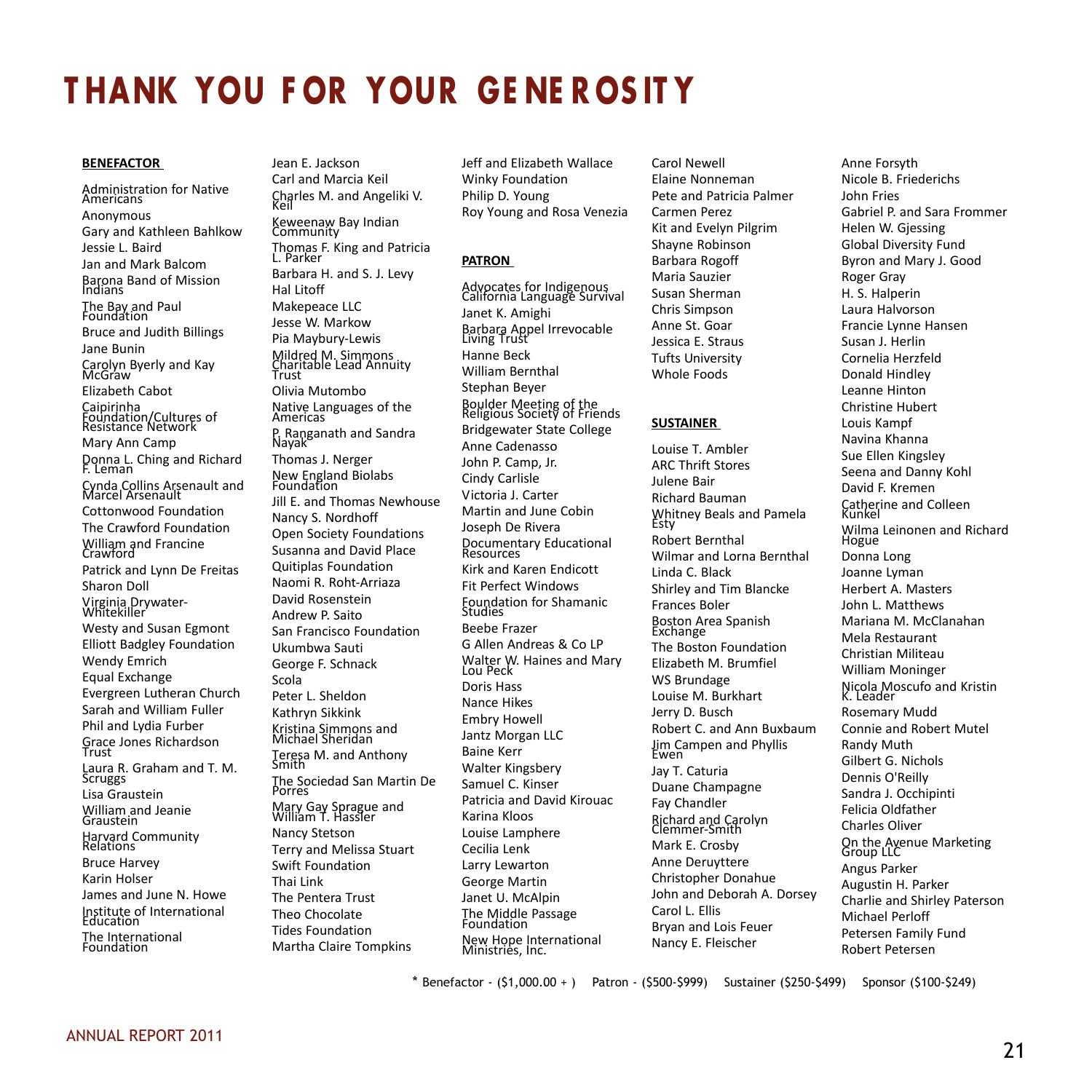Katharine M. Preston and John Bingham Xavid W. Pretzer Raymond James Charitable Endowment Fund Penelope Rich Steven Rock Tiffany and Jeff Sandholm Sara Blair Winter Foundation Lou Scharpf Allegra Snyder Jane M. Starkey Nathan Stephenson Harry A. Strunk Gayatri Thampy Kathryn S. Tholin Terry Vogt Ann von Mehren Kirsten Waerstad and Dharmesh Shah John F. Walker Bertie J. Weddell Richard Weinberg White Mountain Creamery Catherine M. Williams Evelyn Wolfson Karen Yust Steven Zuckerman and Paula

#### **SPONSOR**

Tom P. and Ruth Abeles Benjamin Abrams Kenneth Adkisson Joelle Adlerblum Shuaib Ahmad Hilary M. Ainger Sharon Albrecht Alchemy Foundation Graham and Jean D. Alvord Elias Amidon Ann Anderson Neal Anderson and Janice<br>Stutts Richard and Elaine Andrews Frederique Apffel-Marglin George Appenzeller Susan Arnott Arntz Family Foundation Asbury Theological Seminary

Keith Ball and Diana Morabito Ofer and Daniella Bar-Yosef Bradford C. Barber Thomas J. Barfield and Donna Wilker Barbara J. Barnard David Barvenik Kevin D. Batt Jeri Bayer Dinah Bear John Becker Barbara Bennett and Michael Chapman Richard and Made Berg Ruth J. Berkheiser Howard B. and Deborah J.<br>Bernstein Carol Bernthal and Byron Rot Johanna Biebesheimer Michael Blackmore Susan Bomalaski Nancy Bonvillain Judith B Boucher Clare L. Boulanger Erika E. Bourguignon Helen Bourne Markley H. Boyer and Barbara Millen Susan L. Bradford Ann L. Bragdon Bonnie Bright Arik and Sally Brissenden Sherry P. Broder Alan R. Bromberg Lisa D. Brooks Delaine Brown Rebecca Buchanan John and Agnes Burke Kathy Burke Martha Bushnell Jerry S. and Barbara Buttrey Judy Butzine Gordon G. Campbell Jim Carlstedt John B. Carman Kyle Carney Juliet Carpenter Winston Cavert and Carol Witte

Elizabeth Atkins

Janet R. Celick Cengage Learning Deborah Challis Norman M. Chapin Murray and Linley Chapman Ira Chernus Nicholas Clinch Clemency Coggins Elizabeth H. Coker Barbara Collier Pom and Rita Collins E Colson Mariella Colvin and Will Toor Don Conway-Long Cynthia C. Cook William J. Coughlin and Ronald Bedard Asho Craine E. P. Creehan Douglas and Christina L. Crist Alma Cristina William H. and Jean G.<br>Crocker Sean Cronin Malcolm A. Cross Carolyn A. Cunningham Judith Curby and Gayle Smalley Scott David Alison E. Davis Deidre Dawson Jennifer Dawson Larry L. Dekker Benjamin DeTroy Cyndra Dietz Joseph Difillippo Nick K. DiMatteo Estelle Disch Michael Dittmar William A. Doebele Mary Ann Donegan and Timothy Gray Michael Donham and Louise McMurray Mary and Jim Downton Serge Dreyer John Dunkelberger Adrian Durbin William and Katy Durham Timothy Earle

David Eck Regina M. Edmonds Susan Enowitz Naomi and Alan Epstein Jane Fajans and Terence S. Turner Sigo Falk James Fall Brenda Farnell William and Barbara L. Fash Seymour Fass Cynthia K. Fischer Michael M. and Susann L.<br>Fischer Margaret Fitzpatrick Flowers and Bones Beth Fluke John and Diane Forsdale Ron and Mary Forthofer Jeremy and Angela Foster Laurie Fox Samuel Freilich Robert French Michael Frome Douglas P. Fry Daniel Furst William A. Galison Brigette Gallet Israel N. Garcia Robert and Judith Gass Ronald Geatz Generations Family Health Center Helen C. Gildred William and Laura Glasner Richard Gnaedinger Peter D. Goldberg Felipe Gonzales Robert Goodland Ellen Goodman and Robert L. Levey James H. Goulder Deborah Grant Linda Greenhouse Edward and Brita B. Grover John A. and Mercedes<br>Guarnaccia Steinthor V. Gudmundsson Greg Guirard James Hagen Andreas Halbach

Thomas D. Hall Patrick Handley Martha S. Hansen Sean J. Hartzell Carol Hayman Wolfhart Heinrichs Eva Hersh Josiah M. Heyman Sue Hilton Susan Hinshon Dennis L. Holeman and Jeanette Sill-Holeman Jean Holmblad Michael H. Horn Richard A. Horvitz David Howenstein Luanne and Greg Hudson Roger Hunka John Hunt Carl and Lorena Hyde Joan A. Hyra Judith T. Irvine Anderson Isaacs David Ives Margaret Jackson Doranne and Jerome Jacobson Karin A. Jacobson and Robert Seeman Nora Jacquez Cheri and Keith Jameson Denise and Ervin Jindrich Willene Johnson Zanette Johnson Dawn Jones Graham Jones Brian Joseph Kate Judd and Robert Miller Stephen Jurovics Wendy C. Kaas Lawrence and Lucille N. Kaplan Michael Karathanos Patricia Karney and Sandra<br>Bromer Ann R. Karnovsky Peter Kassebaum Dennis I. Kellogg Doris Kennedy Rita Kimber Gary W. King

\* Benefactor - (\$1,000.00 + ) Patron - (\$500-\$999) Sustainer (\$250-\$499) Sponsor (\$100-\$249)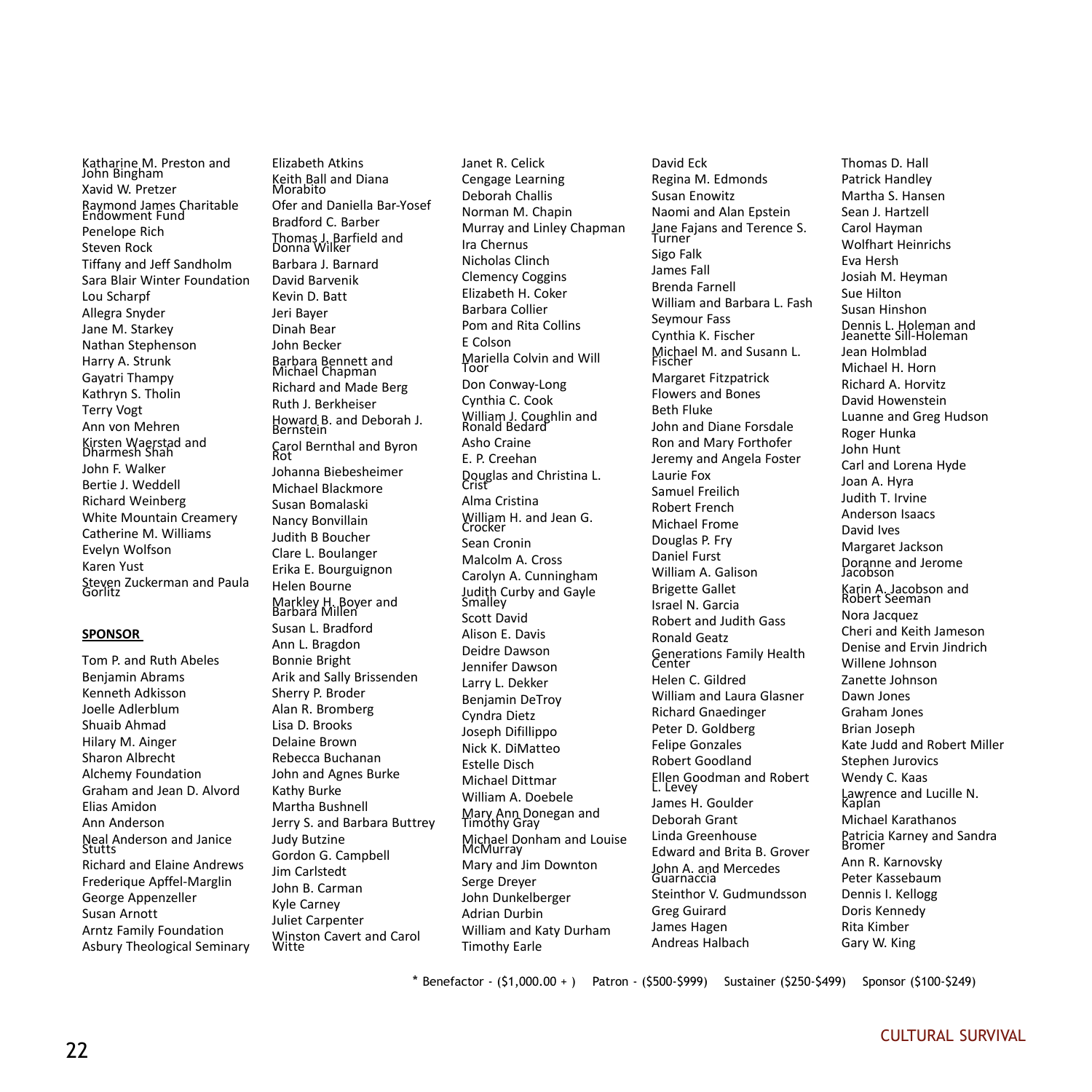Kenneth Knop Margery C. Knott Marjorie and Ralph Koldinger Lawrence Koplik Debra Koppman Malcolm Kottler Elliott Krefetz Nancy Kricorian and James Schamus Joseph B. and Rachel Kruskal Catherine Kubitschek Atsushi Kurokawa Kurt Kutay Onawa Lacy Carl E. Lantz Katharine W. Larsen Gail A. Lauzzana Judith and Joseph Leader John Lennie Lydia Leon Jim Leonard Jean LeRoy Richard M. Leventhal Sherman L. and Alison Lewis Mark and Helena Licalzi Yehudit Lieberman The Lifshutz Foundation Olga F. Linares Jacqueline Lindenfeld Christopher Lish Peter Lomhoff George Lovejoy Mary Lunt Nancy Lurie Lush Cosmetics Jason J. and Becca Macy- Moore Eric and Janet Madsen John Maher and Ellen Lauren M. Malcolm Eda Malenky Alan Mallach Chris and Carolynn Maltas Sarojam K. Mankau Allen Maret Peter Masters Jenny Masur Marilyn Matelski Lisa Matthews

Margaret S. Maurin Nelson Max Raymond A. Mayer Robert Mayer Marcella Mazzarelli Steven and Ursula Mcallister Valerie S. McBride Joe E. McCrea Julia McGaharan Daniel P. and Tammy McKanan Graham McKean Rachelle Mckenzie Richard and Deyne Meadow Nelder and Mariagnes<br>Medrud Betty J. Meggers Isa-Kae Meksin Michael Merrifield Jane Meyerding Marie Meyers-Lloyd Melva L. Mills Stefania Minervino Helaine Minkus William P. Mitchell Michael and Lillian S. Moats Ellen G. Moot Joan L. Muellner Elizabeth Musicant Salomon Nahmad Amy Neel Jan Nespor Sarah Neusius Carol Newell Janice E. Newman Barbara P. Norfleet Joan K. O'Donnell Stephen J. O'Donnell Joseph M. O'Neal Rollin Odell Phyllis Odiseos Suzanne Olbricht Sutti Ortiz Koch Yasuyuki Owada Abigail L. Paine Charles Palmer Eva Patten Henry Paulus Neenah E. Payne James and Florence F.

Peacock Anne Perls Paul D. Peterhans and Mary de Rosas Emily Peters Pauline E. and Mark Peters Barbara Peterson William O. Pick Sylvia Pigors Nora S. Plesofsky Jean Polgar John R. Pollard Jonathan Pool James H. and Karla Powell Joseph M. Prince Perry Prince Laura G. Putsche William B. Radcliffe Joelle Raichle Joanna Rankin Eleanor and Harmon Rasnow Claire Reinelt Joel Resnick Dave G. Rich Caralee and Fred Roberts Joyce and Steven D. Robinson Jo Raine Rodgers John P. Rogers Elizabeth A. Rose R. Thomas Rosin Barbara Rottier Dorothy Rupert Russell's Garden Center Charitable Foundation Jane and Morley Safer Sonya and Myron Salamon Samburu Legal Fund Manojkumar Saranathan Howard and Inge Sargent Mary Anne and Albert M. Carl Schachter Michael and Barbara<br>Schaefer Peggy Schear Norry Schneider Gail and Jonathan Schorsch Ann Schultz Tristan Scremin Thayer and Mary Scudder

Edwin and Marcia Segal Thomas K. Seligman Sayre P. Sheldon Catherine N. Shelton John Sherry Daniel B. and Sybil M. Silver David Silver and Darlene<br>Lorrain Adam Singerman David Slater Ruth Slater Katherine J. Smith D. N. Snarr John M. Snead Sappo Hill Soapworks Neal W. Sobania Mike Sowerby Pauline Spiegel and Peter Z. Grossman Miriam Stampfer Paul Stanley Linda Stanton Peter Stark-Tenny Burton Steck Jeri Steele Henry and Pamela Steiner Lynn Stephen David Stephenson and Lynn Musgraves Phillips Stevens William T. Stewart Andrew Stone John R. and Jeanne B. Stratford George and Helene E.<br>Strauss Donald D. Stull Shigeki Takeo Barbara and Dennis Tedlock Barbara Thomas Richmond H. and Sarah Thomason Kris Thompson Amy Thomson Patricia K. Townsend Steve Trimble Paul Tripathi John and Suzanne Trostle Tyrell Learning Resources Center University of Notre Dame Anthropology Department

Detlev and Dorothy Vagts Cornelia H. van der Ziel Alyssa Vass Charles C. Verharen Philip J. Vilardo Suzanne H. Vogel Michi Vojta Richard W. Von Korff C. M. Waag Randall Wade Charles Wagner Terri L. Waite Margaret Wallace Dana Walrath Gwen W. Wasicuna Paul Wehr Gene Weinstein Susan Weir Tom S. and Suzan Weisner Emily Wells Dolores Welty Alex and Margaret Wertheimer Doug Whalen Gretchen Whisenand Warner and Janet White Norman and Dorothea Whitten Kathy Widmer and Michael Zimmerman Robert Wild Steve Wiley Richard Wilk Yvonne Willemse Karen A. Willyoung Fiona Wilmot Barbara J. Wilson Andrew Windsor Matthew Wolf Edward Wolpow Carolyn Wood Graham S. Wood William Wood David Wyckoff Yoshiko Yamamoto Fred R. York Louise Young Susan E. Zarutskie David Ziemann Martin Zitnansky

\* Benefactor - (\$1,000.00 + ) Patron - (\$500-\$999) Sustainer (\$250-\$499) Sponsor (\$100-\$249)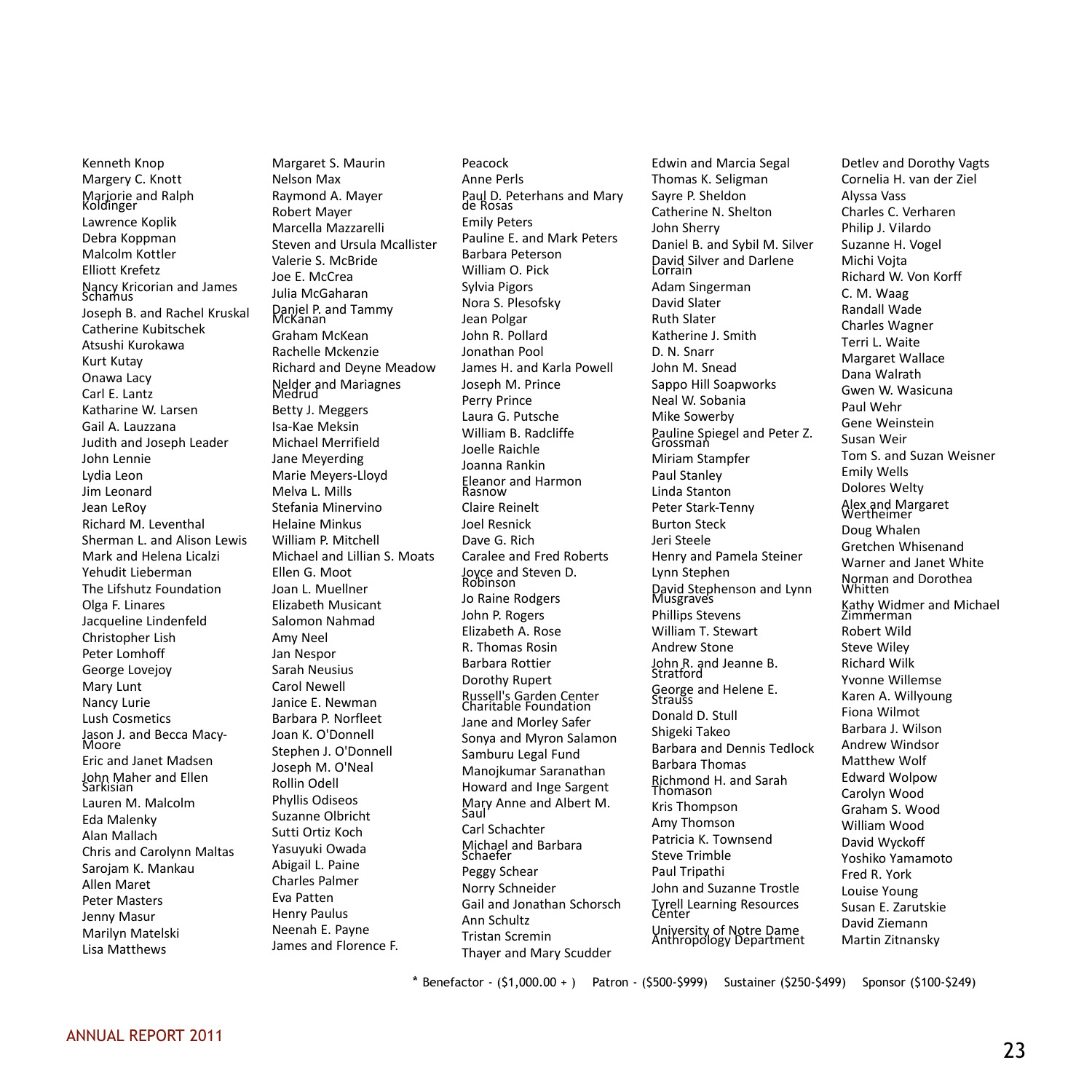# **S UPP OR T iNg F UT UR E gE NE R AT iONS**



### **Sharon Doll**

**When Sharon Doll of Lincoln, Nebraska first heard in the news about the threats to Indigenous People she thought,"It was tragic to lose these cultures since we have a lot to learn from their knowledge."After searching for non-profits working with Indigenous communities,Sharon came across Cultural Survival and liked what she saw. Twenty years later Sharon is still supporting Cultural Survival!**

**Recently,Sharon decided to take her support to the next step and included Cultural Survival in her estate plans.She says,"It is important to give back to your community."**

**We are so grateful to Sharon and others like her who have decided to support Cultural Survival through gifts from their estates.With their help,Cultural Survival will continue our mission to partner with Indigenous Peoples defending their lands, languages, and cultures.**

You can build the foundation of Cultural Survival and leave an important legacy for future generations. A gift from your estate, through a variety of estate planning vehicles such as wills, trusts, life insurance, and retirement assets, supports our mission while offering tax advantages to you and your family.

The following supporters have included Cultural Survival in their estate plans. We sincerely thank all of them for making such a significant gift to support the mission of Cultural Survival. **Thank you!**

### **Cultural Survival Legacy Soc iety Members**

James A. Baldwin Sharon Doll Louis Gecenok Dennis L. Holeman and Jeanette Sill-Holeman Stephen R. Judge Joan Lester Joseph M. O'Neal Jerome C. and Janet Regier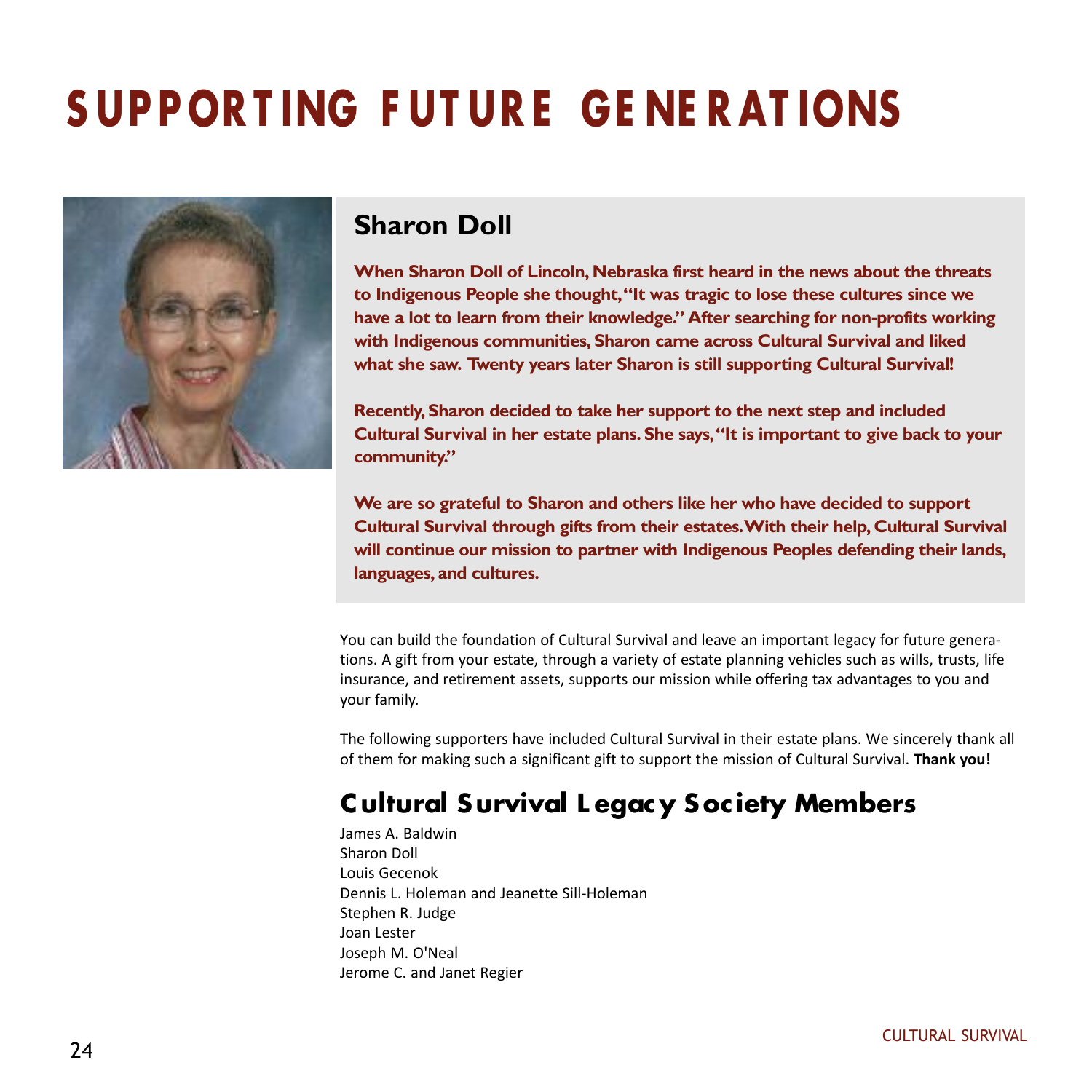# FINANCIAL INFORMATION This report covers financial information for

September 1, 2010 to August 31, 2011.



|                                                              |             | FISCAL YEAR 2011 |                              |                                  |
|--------------------------------------------------------------|-------------|------------------|------------------------------|----------------------------------|
|                                                              |             | <b>Expenses</b>  |                              |                                  |
| Fundraising                                                  | \$129,867   | 8%               | Global<br>Response           | General<br><b>Administration</b> |
| <b>General Administration</b><br><b>Endangered Languages</b> | \$105,634   | 7%               | Program<br>10%               | 7%<br><b>Fundraising</b><br>8%   |
| Program<br>Communications                                    | \$240,913   | 15%              |                              | Endangered                       |
| & Publications<br>Community Radio                            | \$363,163   | 23%              | <b>Bazaar Program</b><br>27% | Languages<br>Program<br>15%      |
| Program                                                      | \$160,275   | 10%              |                              |                                  |
| Bazaar Program<br>Global Response                            | \$451,572   | 27%              |                              | Communications                   |
| Program                                                      | \$161,334   | 10%              | Community<br>Radio           | & Publications<br>23%            |
| <b>Total</b>                                                 |             |                  | Program<br>10%               |                                  |
|                                                              | \$1,612,758 |                  |                              | Audited                          |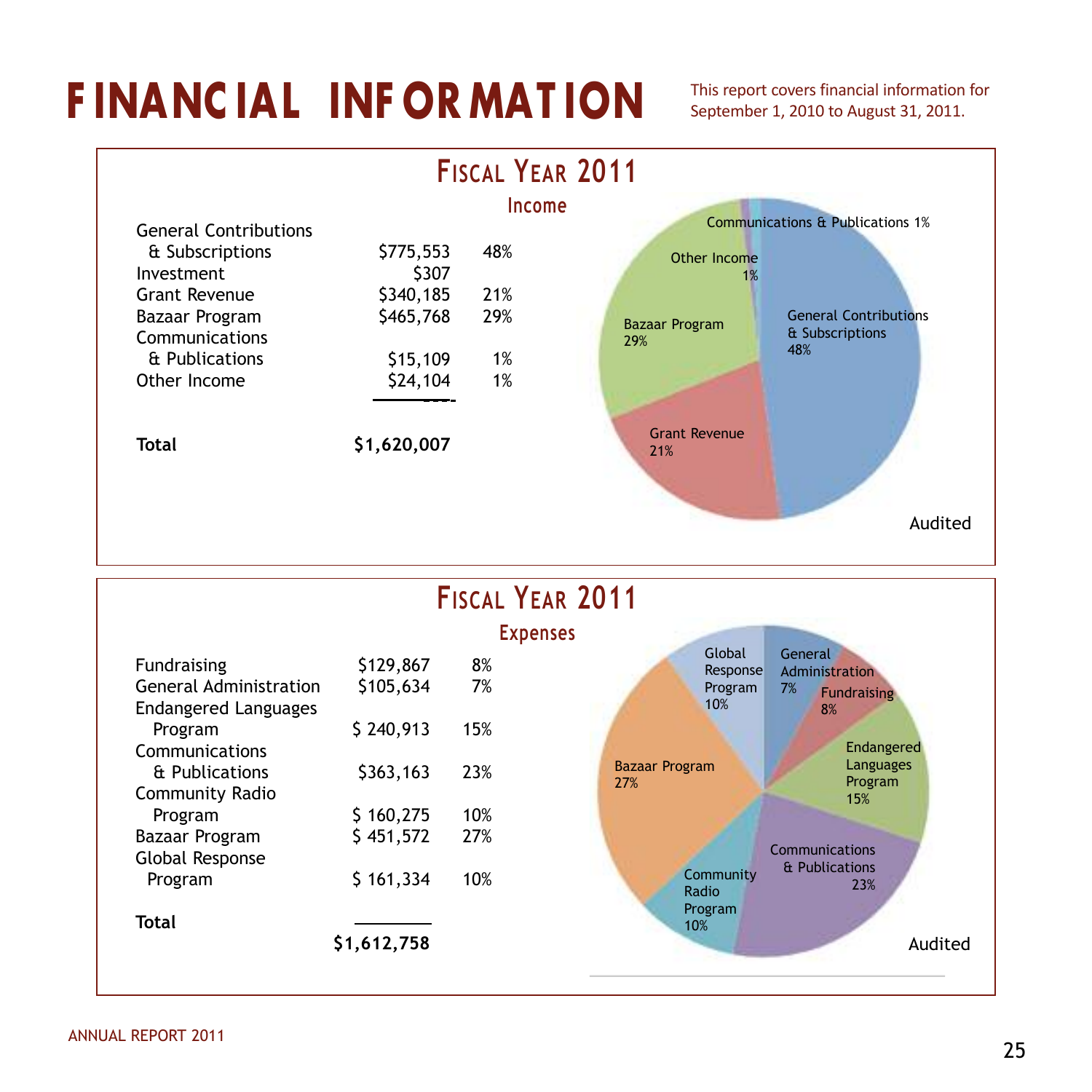

CULTURAL SURVIVAL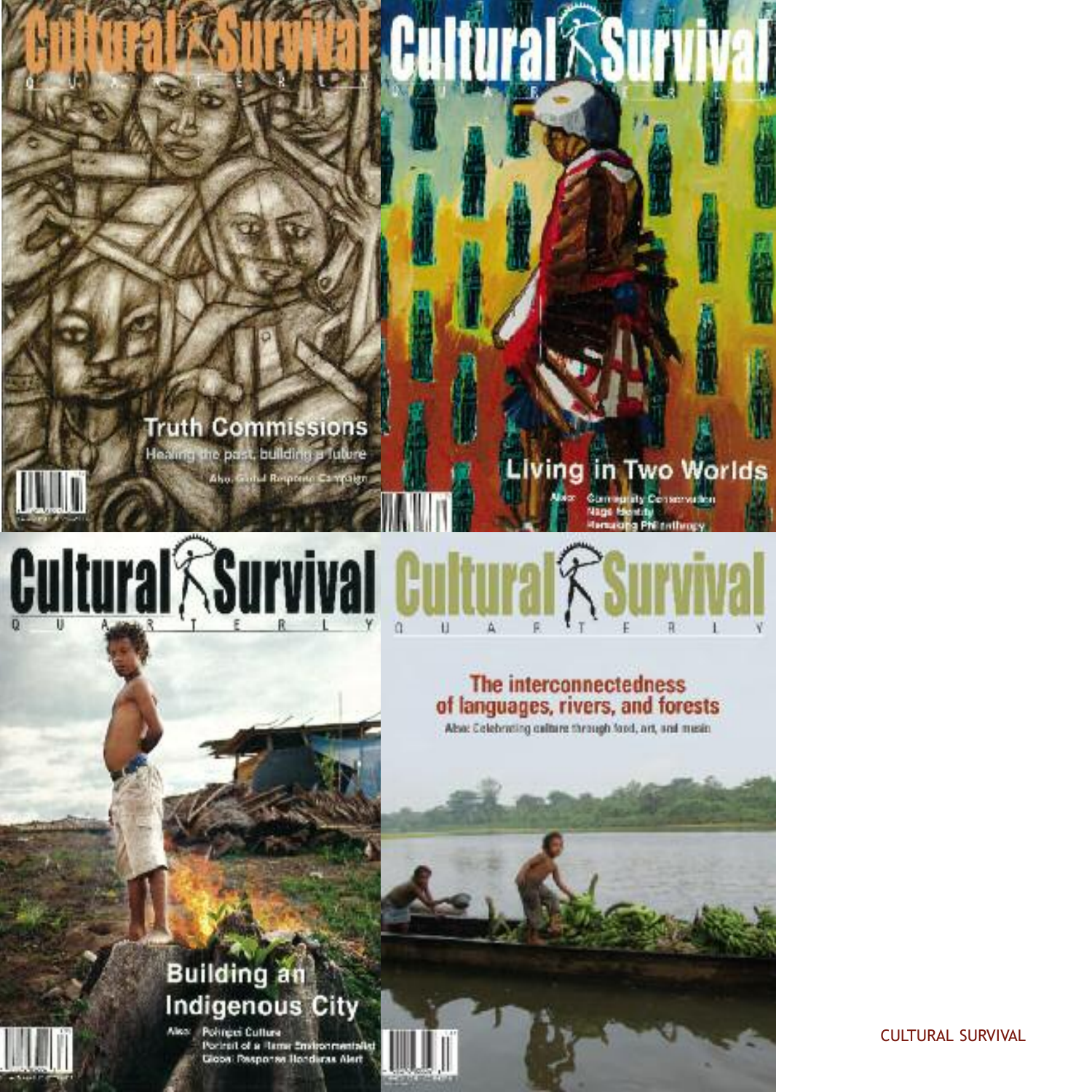# **gE T T iNg OUR ME S S AgE OUT**

**"Cultural Survival brings insight and social justice together beautifully. By supporting the rights of Indigenous Peoples, Cultural Survival is not only doing the right thing, but supporting the survival of all people. Humanity needs the wisdom of our diverse cultures in order to survive and thrive."** *—* Jeanne Grossetti, Cultural Survival supporter

Getting the message out about Indigenous Peoples' rights, struggles, and achievements and initiating a dialog around these issues is an essential part of Cultural Survival's work.

Over the past year, Cultural Survival has reassessed its communications effectiveness and strategy, and has redefined its goals and objectives. All of our communications vehicles continue to provide timely information about Indigenous Peoples' struggles and achievements, highlighting the implementation of the UN Declaration on the Rights of Indigenous Peoples. However, we have decided to showcase Cultural Survival's programmatic work and the work of our partners much more prominently. At the same time, it is also important to promote the Cultural Survival brand and raise the organization's profile through social networking, new technology, and media outreach. The current objectives of communications reflect these shifts in strategy.

#### **Website**

Our website (www.cs.org) continues to be a major focus of our communications efforts. Over the past year it has seen constant revision and improvement, with a new home page design and new structural changes to make navigation easier for site visitors. We also have added much more video and multimedia to the site as well as the ability to share content via social networking. The website continues to receive over 1.5 million visitors per year.

#### **Social Networking**

We also have become much more connected to our donors and supporters through social media sites like Facebook and Twitter, where we are building up our following. We have decided to engage much more with our donors by highlighting their stories about why they support our organization as part of our communications strategy. We also regularly share insider information about our campaigns and programs. Please follow us on Facebook and Twitter (facebook.com/culturalsurvival and @CSORG) to learn about current international Indigenous stories and trends.

#### **E-newsletter**

Our monthly e-newsletter now reaches about 20,000 readers, carrying updates on our various advocacy campaigns, news from the wider world of Indigenous rights, and information about Cultural Survival programs and events.

#### *Cultural Survival Quarterly* **Magazine**

The *Cultural Survival Quarterly* also underwent some significant changes at the end of this year. We have refocused the magazine to highlight Cultural Survival's direct work with Indigenous communities and to familiarize our supporters with the everyday struggles, efforts, and successes of our Indigenous partners. We want to share information about the people we are working with, and showcase how our supporters' donations impact the daily lives of Indigenous people.